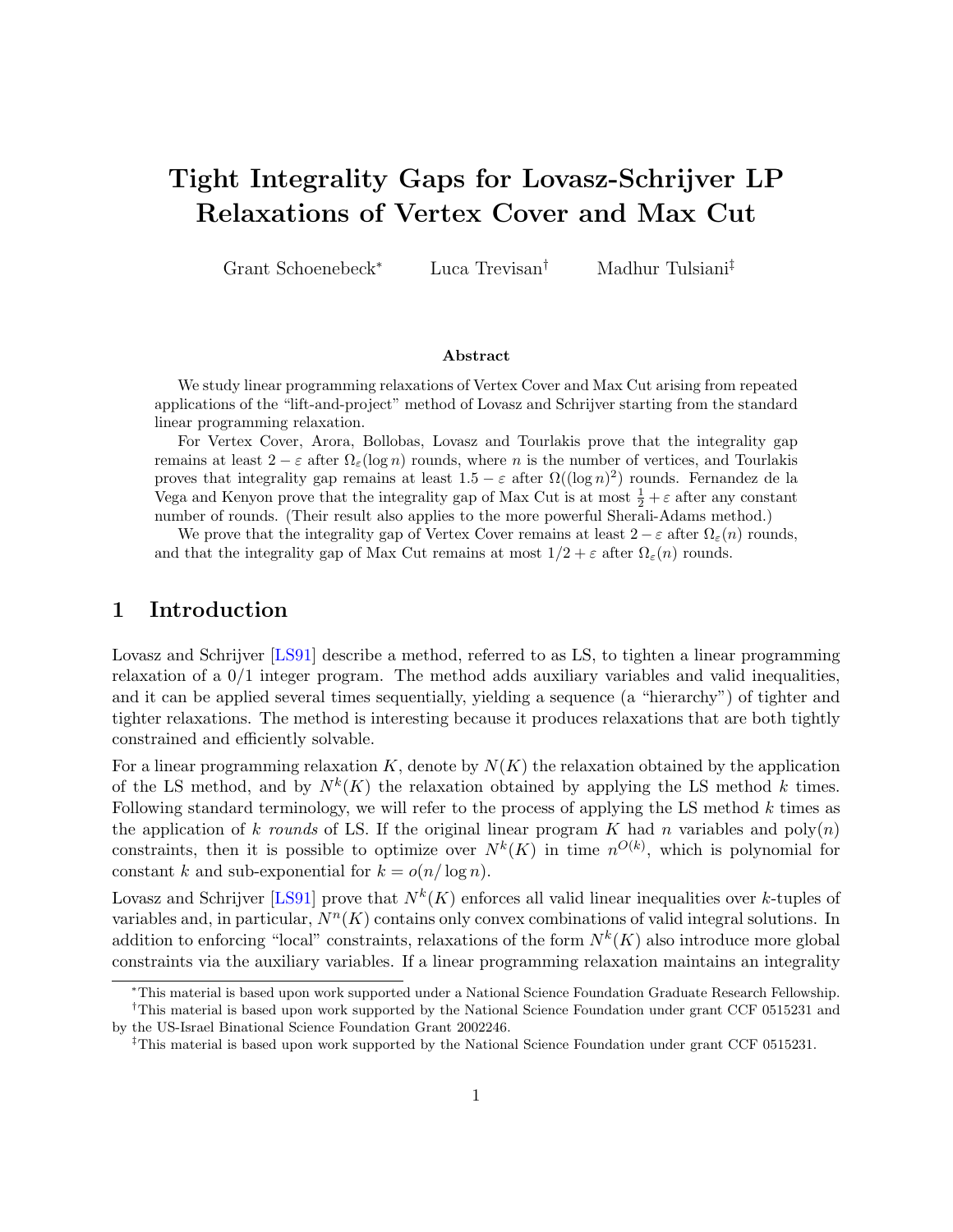<span id="page-1-1"></span> $\text{gap}^1$  $\text{gap}^1$  g or larger even after  $\Omega(n)$  applications of LS, then we can take this fact as evidence that linear programming methods are unlikely to yield an efficient approximation algorithm with performance ratio better than g.

The approximability of the Vertex Cover problem is one of the outstanding questions in the study of the complexity of approximation. A simple linear programming relaxation yields a 2-approximate algorithm, and no better polynomial time approximation is known. Dinur and Safra [\[DS05\]](#page-24-0) prove that, unless P=NP, there is no polynomial-time 1.36 approximation algorithm for Vertex Cover, and Khot and Regev [\[KR03\]](#page-25-1) prove that if there is a 2 –  $\varepsilon$  approximate algorithm,  $\varepsilon > 0$ , then the Unique Games Conjecture fails.

Arora, Bollobas, Lovasz, and Tourlakis [\[ABLT06,](#page-24-1) [Tou06\]](#page-25-2) consider the question of proving integrality gaps for LS relaxations of Vertex Cover. They show that even after  $\Omega_{\varepsilon}(\log n)$  rounds the integrality gap is at least  $2 - \varepsilon$  [\[ABLT06\]](#page-24-1), and that even after  $\Omega_{\varepsilon}((\log n)^2)$  rounds the integrality gap is at least  $1.5 - \varepsilon$  [\[Tou06\]](#page-25-2).

For some optimization problems, such as Max Cut and Sparsest Cut, the best known approximation algorithms are based on semidefinite programming. For Max Cut, in particular, the Goemans-Williamson approximation algorithm based on semidefinite programming [\[GW95\]](#page-25-3) achieves an approximation ratio of about .878, whereas no known, efficiently solvable, linear programming relaxation of Max Cut has an integrality gap better than 1/2.

Fernandez de la Vega and Kenyon [\[FdlVKM07\]](#page-24-2) prove, for every  $\varepsilon > 0$ , that the integrality gap of Max Cut remains at most  $\frac{1}{2} + \varepsilon$  even after a constant number of rounds of LS. Their result also applies to the more powerful Sherali-Adams method [\[SA90\]](#page-25-4). (The relaxation obtained after r rounds of Sherali-Adams is at least as tight as the relaxation obtained after r round of Lovasz-Schrijver.)

#### Our Result

We prove that after  $\Omega_{\varepsilon}(n)$  rounds of LS the integrality gap of Vertex Cover remains at least  $2 - \varepsilon$ . Following a suggestion of James Lee, we then apply our methods to the Max Cut problem, and we show that after  $\Omega_{\varepsilon}(n)$  rounds of LS the integrality gap of Max Cut remains at most  $\frac{1}{2} + \varepsilon$ .

The instances for which we prove the integrality gap results are (slight modifications of) sparse random graphs. In such graphs, the size of the minimum vertex cover is  $\approx n$ , where n is the number of vertices, while we show the existence of a fractional solution of cost  $n \cdot (\frac{1}{2} + \varepsilon)$  that remains feasible even after  $\Omega_{\varepsilon}(n)$  rounds. The size of a maximum cut is  $\approx \frac{m}{2}$  $\frac{n}{2}$ , where m is the number of edges, while we show the existence of a fractional solution of cost  $m \cdot (1 - \varepsilon)$  that also remains feasible after  $\Omega_{\varepsilon}(n)$  rounds.

We use two properties of (modified) sparse random graphs. The first property is large girth; it suffices for our application that the girth be a large constant depending on  $\varepsilon$ . The second property is that for every set of  $k = o(n)$  vertices, such vertices induce a subgraph containing at most  $(1+o(1))k$  edges. The same properties are also used in [\[ABLT06,](#page-24-1) [Tou06\]](#page-25-2).

In order to prove that a certain fractional solution y is feasible for a relaxation  $N^k(K)$ , it is sufficient to construct a matrix  $Y$  such that certain vectors obtained from the rows and columns of  $Y$  are all

<span id="page-1-0"></span><sup>1</sup>The integrality gap of a relaxation for a minimization problem (respectively, a maximization problem) is the supremum (respectively, the infimum), over all instances, of the ratio of the true optimum divided by the optimum of the relaxation.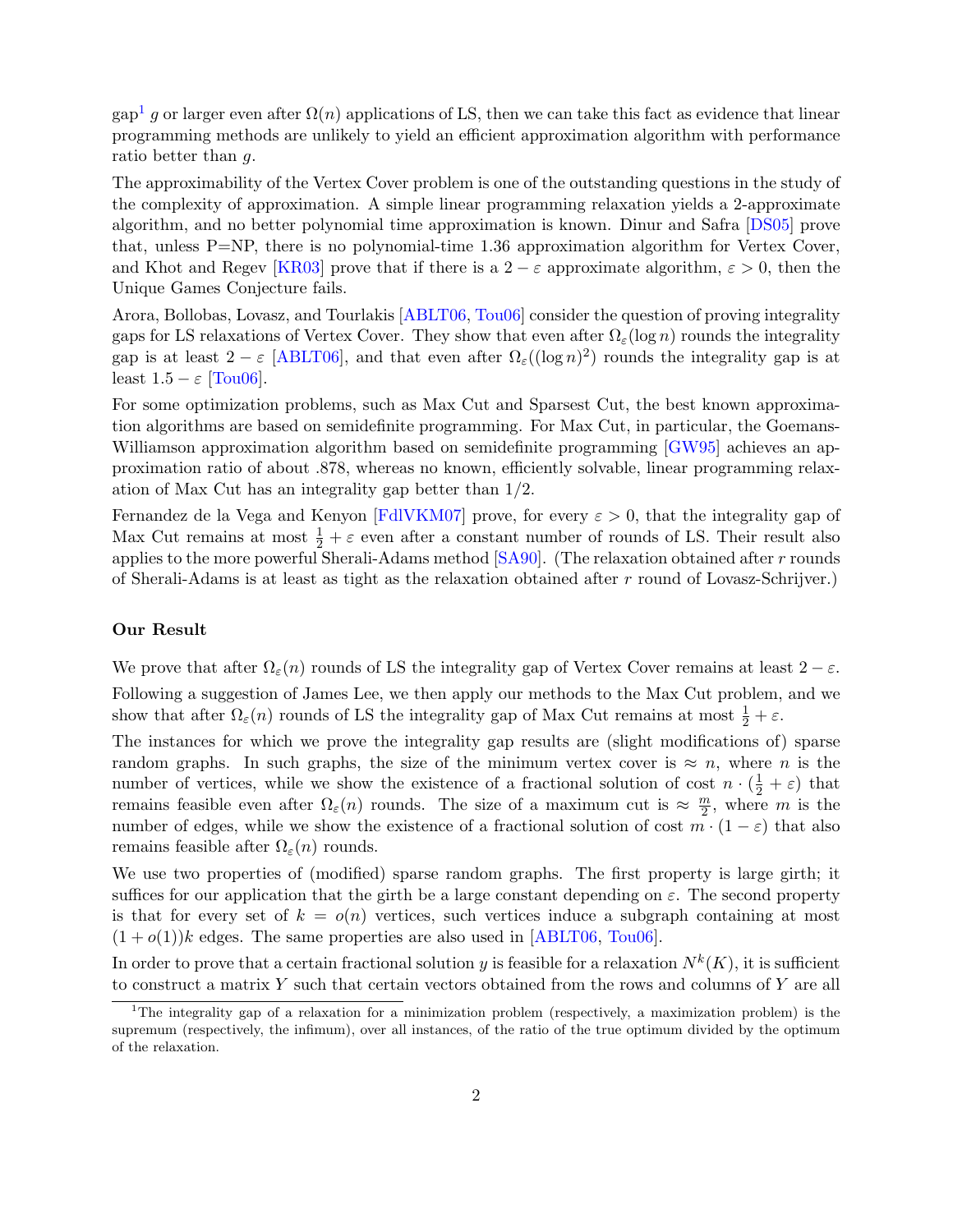<span id="page-2-1"></span>feasible solutions for  $N^{k-1}(K)$ . (By convention,  $N^0(K) := K$ .) This suggest an inductive approach, where we have a theorem that says that all solutions satisfying certain conditions are feasible from  $N^k(K)$ ; to prove the theorem we take a solution y that satisfies the conditions for a certain value of  $k$ , and then we construct a matrix Y such that all the derived vectors satisfy the conditions of the theorem for  $k-1$ , and hence, by inductive hypothesis, are feasible from  $N^{(k-1)}(K)$ , thus showing that y is feasible for  $N^k(K)$ . We can also use the fact that the set  $N^{k-1}(K)$  is convex; this means that, once we define the matrix  $Y$ , and we have to prove that the associated vectors are in  $N^{k-1}(K)$ , it suffices to express each such vector as a *convex combination* of vectors that satisfy the conditions of the theorem for  $k - 1$ . (These ideas all appear in previous work on LS and LS<sub>+</sub> integrality gaps.)

Roughly speaking, in the work of Arora et al. [\[ABLT06\]](#page-24-1) on Vertex Cover, the appropriate theorem refers to solutions where all vertices are assigned the value  $1/2 + \varepsilon$ , except for a set of exceptional vertices that belong to a set of constant-diameter disks. Oversimplifying, to prove a lower bound of k rounds, one needs to consider solutions that have up to  $k$  disks, and for the argument to go through one needs the union of the disks to induce a forest, hence the lower bound is of the same order as the girth of the graph. Tourlakis  $[Tou06]$  does better by showing that, due to extra conditions in the theorem, the subgraph induced by k "disks" has diameter  $O(\sqrt{k})$ , and so it conditions in the theorem, the subgraph induced by k ansies has diameter  $O(Vk)$ , and so it contains no cycle provided that the girth of the graph is sufficiently larger than  $\sqrt{k}$ . This yields an integrality gap result that holds for a number of rounds up to a constant times the square of the girth of the graph.[2](#page-2-0)

The solutions in our approach have a similar form, but we also require the disks to be far away from each other. When we start from one such solution  $y$ , we construct a matrix  $Y$ , and consider the associated vectors, we find solutions where disks are closer to each other than allowed by the theorem, and we have to express such solutions as convex combinations of allowed solutions. Roughly speaking, we show that such a step is possible provided that the union of the "problematic" disks (those that are too close to each other) induces a very sparse graph. Due to our choice of random graph, this is true provided that there are at most  $c_{\varepsilon} \cdot n$  disks, where  $c_{\varepsilon}$  is a constant that depends only on  $\varepsilon$ . We also show that, in order to prove an integrality gap for k rounds, it is sufficient to consider solutions with  $O(k)$  disks, and so our integrality gap applies even after  $\Omega_{\varepsilon}(n)$ rounds. Hence (again, roughly speaking) our improvement over previous work comes from the fact that it suffices that the union of the disks induce a sparse graph (something which is true for a sublinear number of disks) rather than induce a forest (a requirement that fails once we have a logarithmic or polylogarithmic number of disks). This oversimplified sketch ignores some important technical points: We will give a more precise overview in Section [4.](#page-5-0)

#### Linear versus Semidefinite Relaxations

Lovasz and Schrijver [\[LS91\]](#page-25-0) also describe a method (referred to as  $LS_{+}$ ) to turn a linear programming relaxation into a sequence of tighter and tighter *semidefinite programming* relaxations.

After applying one round of  $LS_+$  to the basic linear programming relaxation of Max Cut one obtains the Goemans-Williamson relaxation, which yields a .878 approximation. In contrast, we show that even after  $\Omega_{\varepsilon}(n)$  rounds of LS the integrality gap remains  $\frac{1}{2} + \varepsilon$ . This gives a very strong separation

<span id="page-2-0"></span><sup>&</sup>lt;sup>2</sup>Arora et al. [\[ABLT06,](#page-24-1) [Tou06\]](#page-25-2) present their proofs in the language of a "prover-verifier" game, but they can be equivalently formulated as inductive arguments.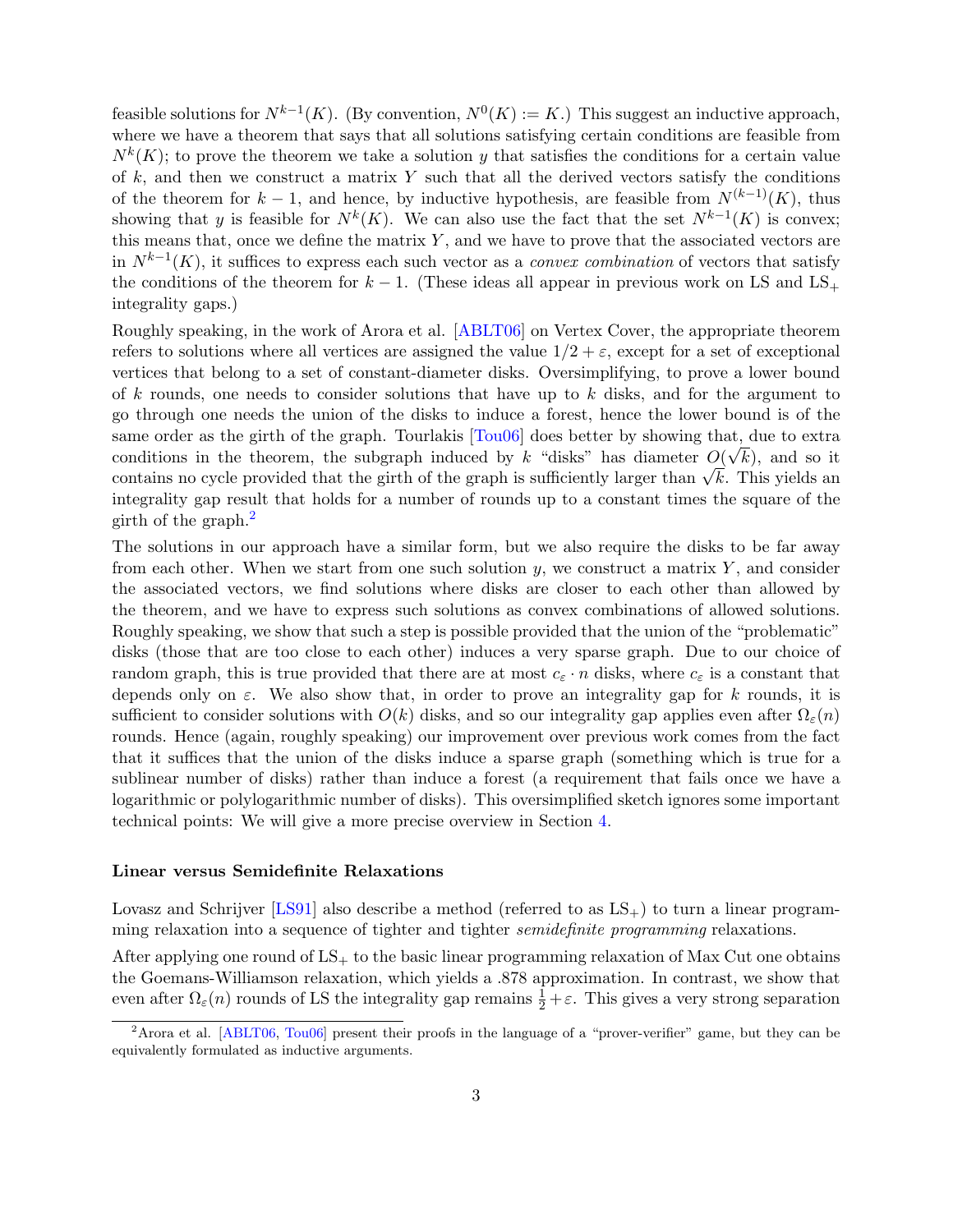<span id="page-3-0"></span>between the approximability of LS versus  $LS_+$  for a natural problem.

For all known approximation algorithms based on semidefinite programming, the semidefinite relaxation (or an even stronger one) can be obtained by a constant number of applications of  $LS_+$ to a basic linear programming relaxation. Proving integrality gaps for  $LS_{+}$  relaxations is hence a strong form of unconditional inapproximability result (since one rules out a class of natural and powerful algorithms). Proving a strong  $LS_+$  integrality gap result for Vertex Cover remains an open question. We summarize below some known negative results about  $LS_{+}$ .

Buresh-Oppenheim, Galesy, Hoory, Magen and Pitassi [\[BOGH](#page-24-3)+03], and Alekhnovich, Arora, Tourlakis  $[AAT05]$  prove  $\Omega(n)$  LS<sub>+</sub> round lower bounds for proving the unsatisfiablity of random instances of 3SAT (and, in general, kSAT with  $k \geq 3$ ) and  $\Omega_{\varepsilon}(n)$  round lower bounds for achieving approximation factors better than  $7/8 - \varepsilon$  for Max 3SAT, better than  $(1 - \varepsilon) \ln n$  for Set Cover, and better than  $k-1-\varepsilon$  for Hypergraph Vertex Cover in k-uniform hypergraphs. We prove [\[STT06\]](#page-25-5) a 7/6 $-\varepsilon$ integrality gap for Vertex Cover after  $\Omega_{\varepsilon}(n)$  applications of LS<sub>+</sub>.

For one round of  $LS_{+}$  (or, equivalently, for the function defined as number of vertices minus the Theta function) Goemans and Kleinberg [\[KG98\]](#page-25-6) had earlier proved a  $2-o(1)$  integrality gap result by using a different family of graphs. Charikar [\[Cha02\]](#page-24-5) proves a  $2 - o(1)$  integrality gap result for a semidefinite programming relaxation of Vertex Cover that includes additional inequalities. Charikar's relaxation is no tighter than 3 rounds of  $LS_+$ , and is incomparable with the relaxation obtained after two rounds.

Extending the  $2 - \varepsilon$  gap to a super-constant number of applications of LS<sub>+</sub> (or showing it does not extend) remains an outstanding open problem. However, one will likely have to use substantially different techniques then the ones in this paper (where we rely on random graph). Indeed, it is known that the Theta function of a random sparse graph is very small, and so already one round of  $LS_+$  provides a good approximation to Vertex Cover on random graphs.

# 2 The Lovasz-Schrijver Hierarchy

In this section we define the Lovasz-Schrijver operator  $N$ , that maps a linear programming relaxation K into a tighter one  $N(K)$ . It is simpler to describe the application of the operator to *convex* cones, as defined next. A convex cone is a set  $K \subseteq \mathbb{R}^d$  such that for every  $y, z \in K$  and for every non-negative  $\alpha, \beta \geq 0$  we have  $\alpha y + \beta z \in K$ .

We will use the following notation: for a matrix  $M$ , we denote by  $\mathbf{M}_i$  the *i*-th row of  $M$ .

If  $K \subseteq \mathbb{R}^d$  is a convex cone, then we define  $N(K) \subseteq \mathbb{R}^d$  as follows: a vector  $\mathbf{y} = (y_0, \ldots, y_{d-1})$ belongs to  $N(K)$  if and only if there is a matrix  $Y \in \mathbb{R}^{d \times d}$  such that

- $Y$  is symmetric
- For all  $i = 0, \ldots, d 1, Y_{0,i} = Y_{i,i} = y_i$
- For all  $i = 0, \ldots, d 1$ ,  $Y_i$  and  $Y_0 Y_i$  are in K.

In such a case, we say that  $Y$  is a protection matrix for  $Y$ . We also use the notation  $N^0(K) := K$  and  $N^k(K) := N(N^{k-1}(K)).$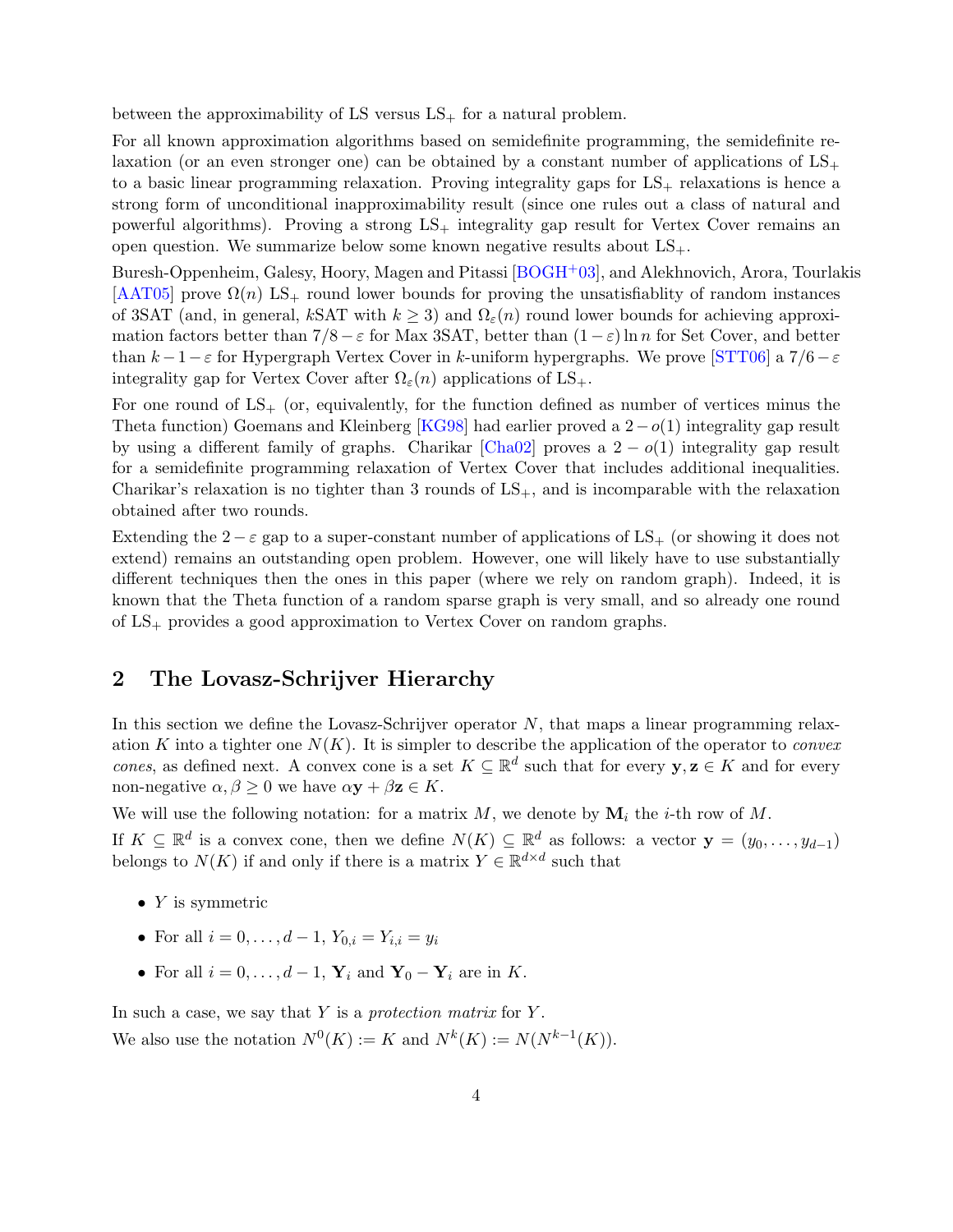Let  $G = (V, E)$  be a graph, and assume  $V = \{1, \ldots, n\}$ . The cone of the linear progamming relaxation of the vertex cover problem is the set of vectors  $y \in \mathbb{R}^{n+1}$  such that

$$
y_i + y_j \ge y_0 \quad \forall (i, j) \in E
$$
  
\n
$$
0 \le y_i \le y_0 \quad \forall i \in V
$$
  
\n
$$
y_0 \ge 0 \qquad (VC(G))
$$

The relaxation of the Vertex Cover problem arising from k rounds of Lovasz Schrijver is the solution of

$$
\min \sum_{i=1}^{n} y_i
$$
  
subject to  $(y_0, y_1, \dots, y_n) \in N^k(VC(G))$   
 $y_0 = 1$ 

The *integrality gap* of this relaxation for graphs of *n* vertices is the largest ratio between the minimum vertex cover size of  $G$  and the optimum of the above program, over all graphs  $G$  with  $n$ vertices.

The linear programming relaxation for MAX-CUT is a set of constraint on *n vertex variables* and m edge variables. For a vector  $\mathbf{u} \in \mathbb{R}^{n+m+1}$ , let  $u_0$  be the extra coordinate for homogenization,<sup>[3](#page-4-0)</sup>  $(u_1, \ldots, u_n)$  denote the vertex variables and  $(u_{e_1}, \ldots, u_{e_m})$  denote the the edge-variables. Then the cone is the solution set of the constraints

$$
u_e \le u_i + u_j \qquad \forall e = (i, j) \in E
$$
  
\n
$$
u_e \le 2u_0 - (u_i + u_j) \quad \forall e = (i, j) \in E
$$
  
\n
$$
0 \le u_i \le u_0 \qquad \forall i \in V
$$
  
\n
$$
0 \le u_e \le u_0 \qquad \forall e \in E
$$
  
\n
$$
u_0 \ge 0 \qquad (MC(G))
$$

The relaxation of the MAX-CUT arising from r rounds of Lovasz Schrijver is the solution of

$$
\max \sum_{e \in E}^{n} u_e
$$
\nsubject to  $(u_0, u_1, \dots, u_n, u_{e_1}, \dots, u_{e_m}) \in N^r(MC(G))$   
\n $u_0 = 1$ 

# 3 Our Results

Define an  $(\alpha, \delta, \gamma, \eta)$  graph G on n vertices as a graph with girth  $\delta \log(n)$ , and such that no vertex cover of size  $(1 - \alpha)n$  exists and each induced subgraph of G with  $k \leq \gamma n$  vertices, has at most  $(1 + \eta)k$  edges.

<span id="page-4-1"></span><span id="page-4-0"></span><sup>3</sup>Homogenization is the process of expressing a linear programming relaxation as a convex cone rather than as a subset of  $[0, 1]^n$ .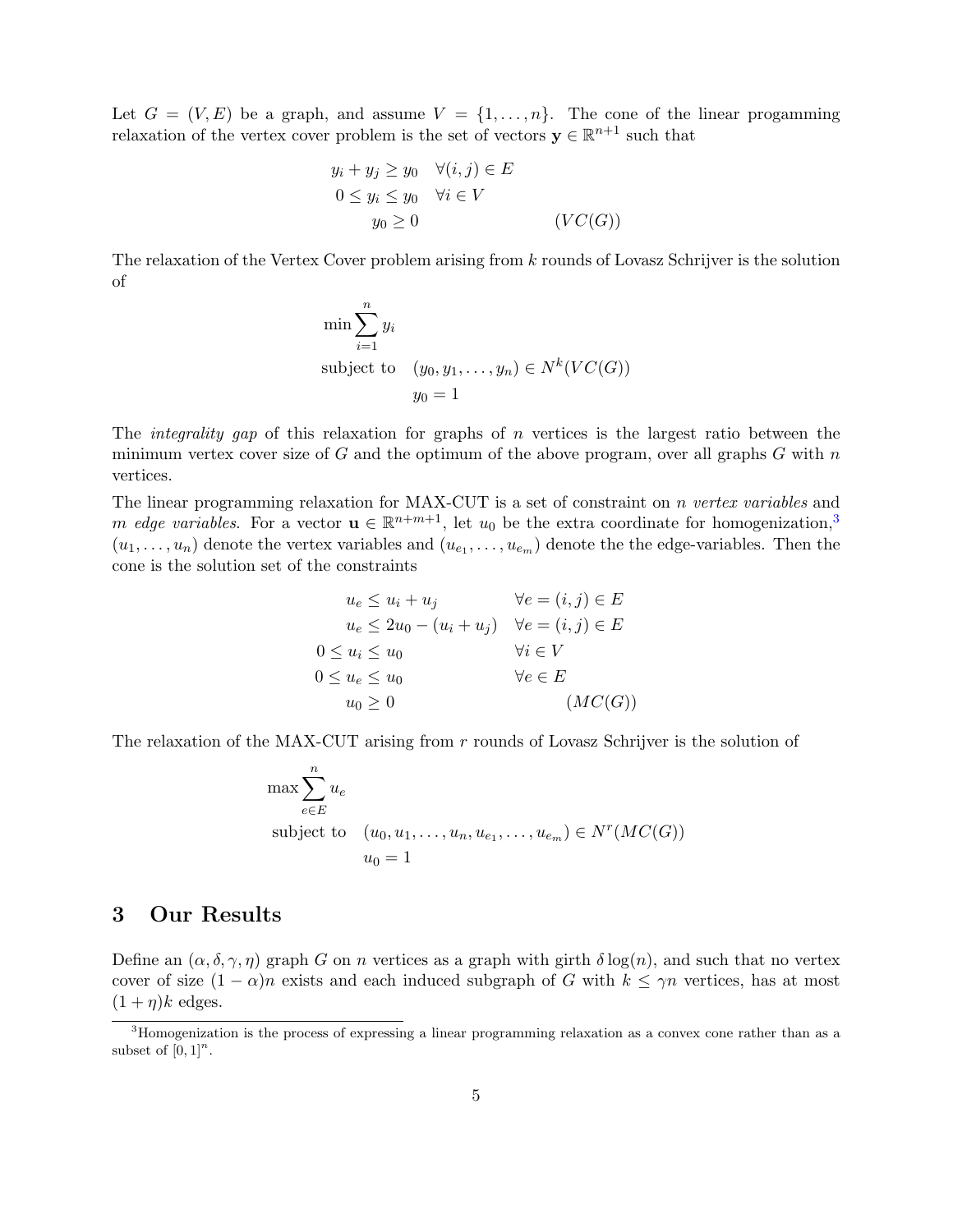<span id="page-5-3"></span>**Lemma 1** For every  $0 < \alpha < 1/125$ ,  $\eta > 0$ , there exists a  $d = d(\alpha) \in \mathbb{N}$ ,  $\delta$ ,  $\gamma > 0$ , and  $N \in \mathbb{N}$  such that for  $n \geq N$  there exists an  $(\alpha, \delta, \gamma, \eta)$  graph with max cut less than  $\frac{1}{2}|E|(1+\alpha)$  and maximum degree at most d on n vertices. Here  $d(\alpha)$  is an explicit function that depends only on  $\alpha$ .

<span id="page-5-1"></span>**Lemma 2** For every  $\eta$ ,  $\delta$ ,  $\gamma > 0$ ,  $0 < \varepsilon < 1/20$ ,  $d \in \mathbb{N}$  if G is an  $(\alpha, \delta, \gamma, \eta)$  graph with maximum degree at most d on n vertices then  $(1, 1/2 + \varepsilon, \ldots, 1/2 + \varepsilon) \in N^{\Omega_{\varepsilon, \eta, \delta, \gamma, d}(n)}(VC(G))$  if  $\eta \leq \eta(\varepsilon, d)$ where  $\eta(\varepsilon, d)$  is an explicit function that depends only on  $\varepsilon$  and d.

<span id="page-5-2"></span>**Lemma 3** For every  $\eta$ ,  $\delta$ ,  $\gamma > 0$ ,  $0 < \varepsilon < 1/20$ ,  $d \in \mathbb{N}$  if G is an  $(\alpha, \delta, \gamma, \eta)$  graph with maximum degree at most d on n vertices then the solution y defined as  $y_0 := 1$ ,  $y_i := 1/2 + \varepsilon$  and  $y_e := 1 - 2\varepsilon$ is in  $N^{\Omega_{\varepsilon,\eta,\delta,\gamma,d}(n)}(MC(G))$  if  $\eta \leq \eta(\varepsilon,d)$  where  $\eta(\varepsilon,d)$  is an explicit function that depends only on  $\varepsilon$  and  $d$ .

**Theorem 4** For all  $0 < \zeta < 1/50$ , there is a constant  $c_{\zeta} > 0$  such that, for all sufficiently large n, the integrality gap for vertex cover after  $c_{\zeta}$ n rounds is at least  $2 - \zeta$ .

PROOF: Let  $\alpha = \zeta/6$  and  $\varepsilon = \zeta/6$ . Let  $d = d(\alpha)$  where  $d(\alpha)$  is as in Lemma [1.](#page-4-1) Let  $\eta = \eta(\varepsilon, d)$ where  $\eta(\varepsilon, d)$  is as in Lemma [2.](#page-5-1) Then by Lemma [1,](#page-4-1) there exists a  $\delta, \gamma > 0, N \in N$  such that such that for  $n \geq N$  there exists an  $(\alpha, \delta, \gamma, \eta)$  graph with maximum degree at most d on n vertices. By Lemma [2,](#page-5-1) the vector  $(1, 1/2 + \varepsilon, ..., 1/2 + \varepsilon) \in N^{\Omega_{\varepsilon, \eta, \delta, \gamma, d}(n)}(VC(G))$  because  $\eta = \eta(\varepsilon, d)$ . This exhibits an integrality gap of  $\frac{1-\alpha}{1/2+\epsilon} = \frac{1-\zeta/6}{1/2+\zeta/6} \geq 2-\zeta$ .  $\Box$ 

Similarly, we have

**Theorem 5** For all  $0 < \zeta < 1/50$ , there is a constant  $c_{\zeta} > 0$  such that, for all sufficiently large n, the integrality gap for max cut after  $c_{\zeta}n$  rounds is at most  $\frac{1}{2} + \zeta$ .

Lemma [1](#page-4-1) is very similar to results already known in the literature (for example [\[ABLT06\]](#page-24-1)) and so we only prove the additional properties that we require in the appendix. Most of the rest of the paper is dedicated to a proof of Lemma [2.](#page-5-1) Lemma [3](#page-5-2) will follow via a relative simple "reduction" to Lemma [2.](#page-5-1)

## <span id="page-5-0"></span>4 Overview of the Proof

If D is a random variable ranging over vertex covers, then the solution  $y_D$  where  $y_0 = 1$  and  $y_i =$  $\Pr[i \in D]$  is a convex combination of integral solutions, and so it survives an arbitrary number of rounds of LS. The protection matrix for  $\mathbf{y}_D$  is the matrix  $Y = Y_D$  such that  $Y_{i,j} = \mathbf{Pr}[i \in D \land j \in D]$ . In trying to show that a given vector y survives several rounds of LS, it is a good intuition to think of y as being derived from a probability distribution over vertex covers (even if y is not a convex combination of integral solutions, and cannot be derived in this way) and, in constructing the protection matrix  $Y$ , to think of  $Y$  as being derived from the said distribution as above.

Note that for the above matrix, the vectors  $\mathbf{z} = \mathbf{Y}_i/y_i$  and  $\mathbf{w} = (\mathbf{Y}_0 - \mathbf{Y}_i)/(1 - y_i)$  correspond to conditional distributions with  $z_j = \Pr[j \in D | i \in D]$  and  $w_j = \Pr[j \in D | i \notin D]$ . To show that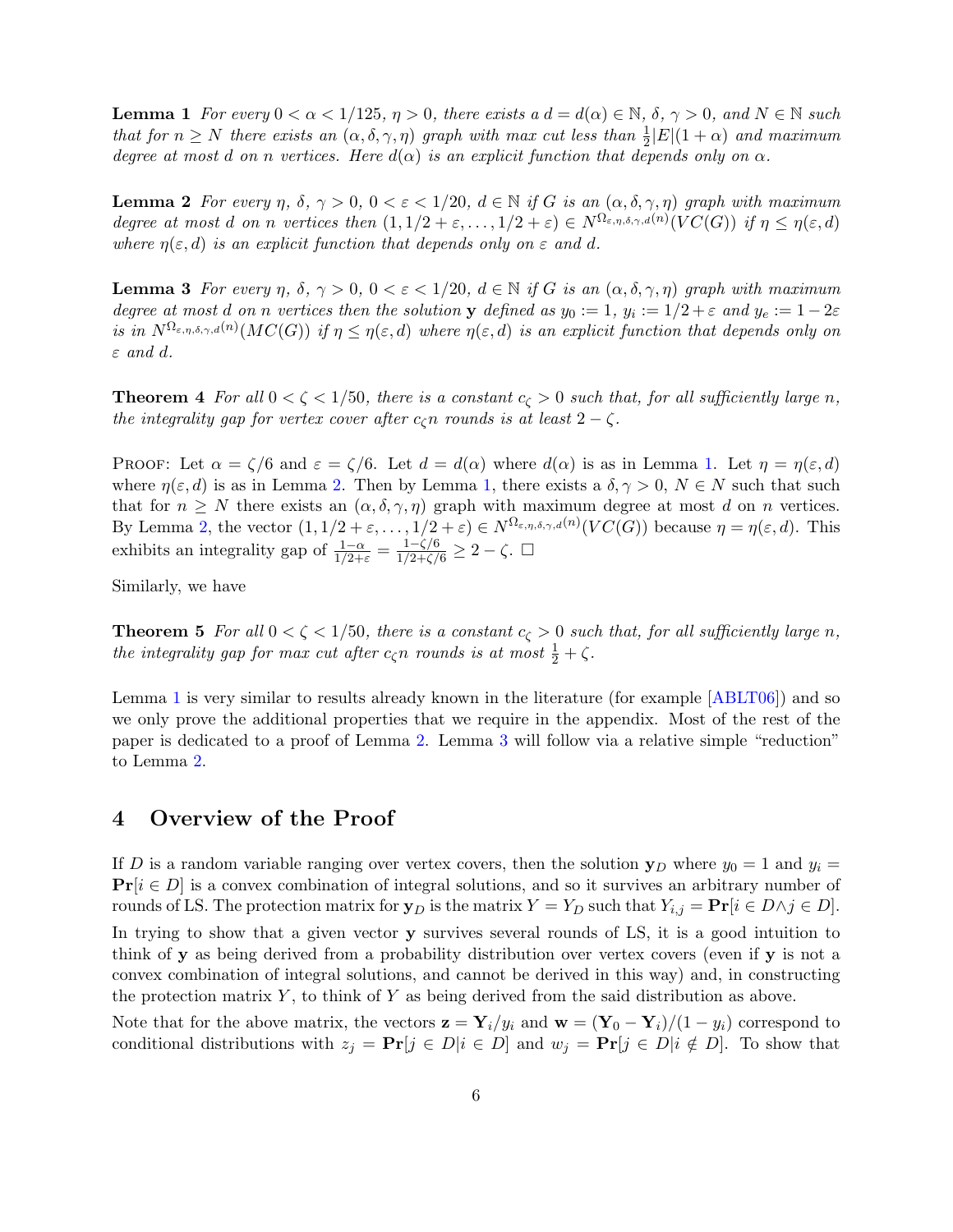<span id="page-6-0"></span> $y \in N^k(VC(G))$ , we must show that  $z, w \in N^{k-1}(VC(G))$  for the vectors z and w corresponding to every i. The kth row in the protection matrices may now be interpreted as the distribution obtained by further conditioning on  $k$ . Intuitively, more rounds of LS correspond to further conditioning on other vertices which do not already have probability 0 or 1 in these conditional distributions. We often refer to vertices having probability  $0/1$  as being fixed in the distribution.

Since only r vertices can be conditioned upon in r rounds, we only need to create solutions that look "locally" like distributions over vertex covers for small sized subgraphs. Also, because the given graph has large girth, subgraphs of size  $O(\log n)$  are trees. We thus start by expressing the vector  $y = (1, 1/2 + \varepsilon, ..., 1/2 + \varepsilon)$  as a probability distribution over vertex covers for a tree. This distribution we define has the property that conditioning on a vertex  $i$  only affects the vertices upto a constant distance  $\ell$  from i. In fact, the effect of conditioning decreases exponentially with the distance from i and we explicitly truncate it at distance  $\ell = O(\frac{1}{\varepsilon})$  $\frac{1}{\varepsilon} \log(\frac{1}{\varepsilon})$ ). The conditional distribution is referred to as a *splash* around i as it creates "ripples" (change in probabilities) which decrease with distance from *i*. Fernandez de la Vega and Kenyon  $\text{FdIVKM07}$ , Section 5 describe essentially the same distribution of vertex covers over trees in their paper, suggesting its usefulness for proving integrality gaps for the vertex cover problem.

We start with the vector  $(1, 1/2 + \varepsilon, \ldots, 1/2 + \varepsilon)$  for the given graph G. After one round of LS, each row  $i$  of the protection matrix is defined by changing only weights of vertices within distance a distance  $\ell$  of vertex i according to a splash. Since it affects only a small subgraph, which is a tree rooted at *i*, the solution "looks" locally like a valid conditional distribution.

Now consider trying to extend this strategy to a second round. Say we want to show that the ith row of the protection matrix above survives another round. We thus need to create another protection matrix for this row. Each row of this new matrix corresponds to conditioning on some other vertex j. If i and j are at distance greater than  $2\ell$ , the weights (probabilities) of vertices within a distance  $\ell$  from j are still  $1/2 + \varepsilon$ . The conditional distribution can then be created by replacing these values according to a splash around  $j$  and leaving the weights of the other vertices as unchanged. If the distance between i and j is less than  $2\ell$  and k is a vertex within distance  $\ell$  of either i or j, we modify the weight of k according to the probability that both i and j are in the vertex cover.

It would become, unfortunately, very complex to proceed for a large number of rounds with this kind of analysis, and it would appear that the girth of the graph would be a natural limit for the number of rounds for which we can extend this line of argument. (See indeed [\[ABLT06,](#page-24-1) [Tou06\]](#page-25-2).)

We note however that certain cases are simpler to handle. Suppose that we are given a vector y that is  $1/2 + \varepsilon$  everywhere except in a number of balls, all at distance at least 5 $\ell$  from each other, in which the values of y are set according to splashes. Then the above ideas can be used to define a valid protection matrix. Unfortunately, this does not seem to help us in setting up an inductive argument, because the structure of the vector that we start from is not preserved in the rows of the protection matrix: we may end up with splash areas that are too close to each other, or with the more special structures that we get by conditioning on a vertex less than distance  $2\ell$  from the root of a splash.

Our idea, then, is to take such more complex vectors and express them as convex combinations of vectors that are  $1/2 + \varepsilon$  everywhere except in splash areas that are at distance at least 5 $\ell$  from each other. We will refer to such solutions as *canonical* solutions. Since we are trying to show that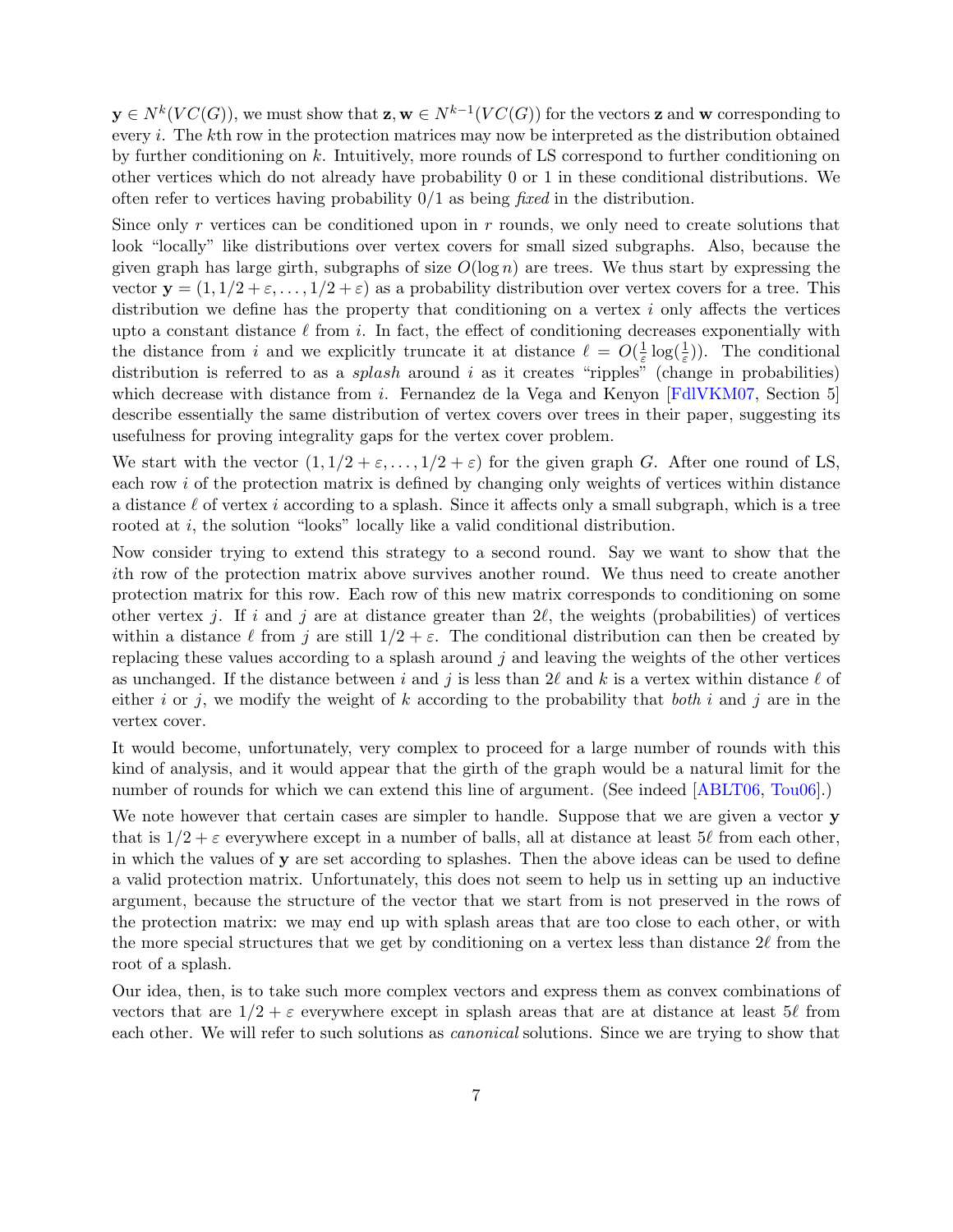the complex vector belongs to some convex cone, it suffices to show that each one of these simpler vectors is in the cone. Now we are back to the same type of vectors that we started from, and we can set up an inductive argument.

Our inductive argument proceeds as follows: we start from a solution y in a "canonical" form, that is, such that all vertices have value  $1/2 + \varepsilon$  except for the vertices belonging to at most k splashes; furthermore, the roots of any two splashes are at distance at least  $5\ell$  from each other. We need to construct a protection matrix Y for this vector. To define the jth row  $Y_j$  of the protection matrix we reason as follows: if j is far (distance  $> 2\ell$ ) from the roots of all the splashes in y, then  $Y_i$ looks like y, plus a new splash around j. If j is at distance  $\leq 2\ell$  from a splash (and, necessarily, far from all the others) rooted at a vertex r, then we replace the splash rooted at r with a new splash which corresponds to our original distribution over trees conditioned on both  $r$  and  $j$ .

If  $Y_i$  happens to be a vector in canonical form, we are done, otherwise we need to express it as a convex combination of vectors in canonical form. There are two ways in which  $Y_i$  can fail to be canonical: j may be at distance more than  $2\ell$  but less than  $5\ell$  from the closest splash; in this case the new splash we create around  $j$  is too close to an already existing one. The other possibility is that j is at distance less than  $2\ell$  from an existing splash, in which case  $Y_i$  contains a "doubly-conditioned" splash which is not an allowed structure in a canonical solution.

Our idea is then to define a set  $S$  of "problematic vertices," namely, the vertices in the two close splashes, in the first case, or the vertices in the doubly-conditioned splash, in the second case. Then we prove that<sup>[4](#page-7-0)</sup> that the restriction of Y to small (sub-linear) subset S of vertices can be expressed as a distribution of valid integral vertex covers over S. We would then like to use this fact to express y itself as a convex combination of solutions that are integral over  $S$  and agreeing with y outside  $S$ ; if we could achieve this goal, we would have expressed  $\bf{y}$  as a convex combination of vectors where the "problematic" coordinates of y are fixed, and the other coordinate are as nice as they were in y.

Unfortunately, some complications arise. In order to express **y** as a convex combination  $\sum_a \lambda_a \mathbf{y}_a$ of vectors such that each  $y_a$  is fixed in S, it is necessary that each  $y_a$  contains a splash around each of the newly fixed variables. The new splashes may themselves be at distance less than  $5\ell$ from each other, making the  $y_a$  not canonical. To remedy this problem, we define S (the set of vertices that will be fixed in the  $y_a$ ) via the following process: we initialize S to the initial set of problematic vertices, then we add all vertices that are at distance less than  $\ell$  from S and that can be connected via a path of length  $\leq 5\ell$  that does not pass through S, and so on. At the end of this process, we express  $\bf{y}$  restricted to  $S$  as a convex combination of integral covers, and we extend each of these integral covers over  $S$  to a fractional solution over all vertices (by putting splashes around the vertices of  $S$ ) and so express **y** as a convex combination of solutions that, now, are canonical.

The argument works provided that  $S$  is of sublinear size. A careful accounting guarantees that, if we want to show that our solution survives  $k$  rounds, we only need to consider instances where S is of size  $O(k)$ . Intuitively, this is due to the fact that each time we make S larger we discover a short path of length  $t \leq 5\ell$  in the graph, and we add to the subgraph induced by  $S t - 1$  new vertices and t new edges. The subgraph induced by S can only include at most  $|S|(1 + \eta)$  edges, for some very small  $\eta$ , so it cannot happen that S grows too much at each step, because it is not

<span id="page-7-0"></span> $4$  Assuming some added conditions on the fractional solution y, called *saturation*.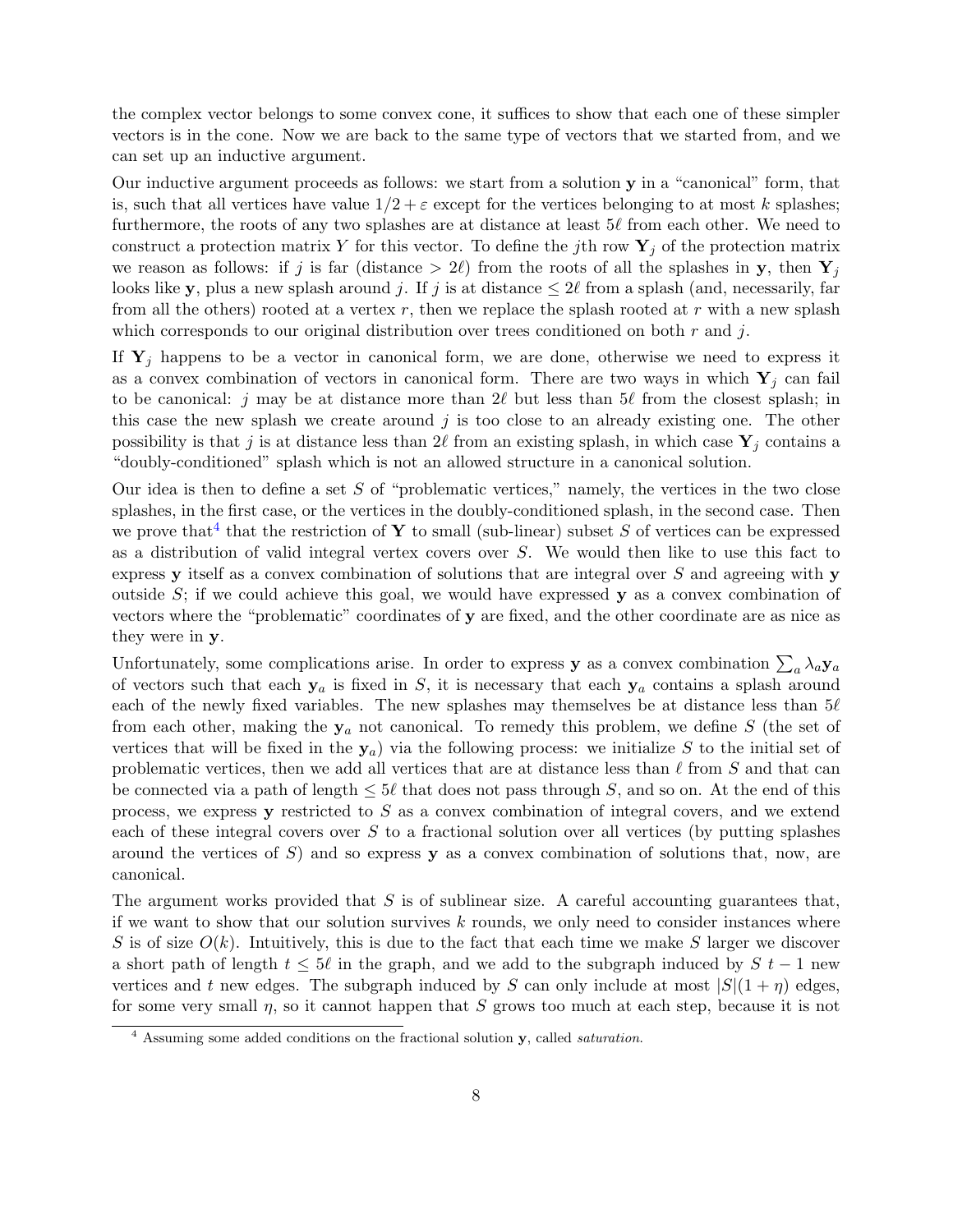possible to consistently add more edges than vertices to the subgraph induced by S without causing a contradiction to the sparsity condition.

Since this ensures that it takes  $\Omega(n)$  rounds before the set of fixed vertices grows to size  $\gamma n$ , we can survive  $\Omega(n)$  rounds.

# 5 Distributions of Vertex Covers in Trees

As a first (and useful) idealized model, suppose that our graph is a rooted tree. Consider the following distribution over valid vertex covers:

- The root belongs to the cover with probability  $1/2 + \varepsilon$
- For every other vertex i, we make (independently) the following choice: if the parent of i does not belong to the vertex cover, then i is in the cover with probability one; if the parent of i is in the cover, then with probability  $2\varepsilon/(\frac{1}{2} + \varepsilon)$  we include *i* in the cover, and with probability  $1 - 2\varepsilon/(\frac{1}{2} + \varepsilon)$  we do not include *i* in the cover.

(The distribution is sampled by considering vertices in the order of a BFS, so that we make a decision about a vertex only after having made a decision about the parent.)

This is an instantiation of the Ising Model, about which much is known, but we will need only very elementary facts about it. The proofs of these facts are contained in the appendix.

A first observation is that each vertex has probability  $1/2 + \varepsilon$  of being in the cover and  $1/2 - \varepsilon$  of not being in the cover. The second observation is that, if we condition on the event that, say, the root is in the cover, then this condition affects very heavily the vertices that are close to root, but this effect decreases exponentially with the distance. In particular, for each vertex whose distance from the root is about  $4\varepsilon^{-1} \cdot (\log \varepsilon^{-1})$ , the probability of the vertex being in the cover condition on the root being in the cover is between  $1/2 + \varepsilon - \varepsilon^4$  and  $1/2 + \varepsilon + \varepsilon^4$ , and the same is true conditioning on the root not being in the cover.

This second observation will show that reasoning about this distribution is useful to deal with graphs that are only locally like trees, that is, graphs of large girth. Before discussing this application, we slightly change the distribution so that, after a certain distance from the root, there is no effect (rather than a small effect) if we condition on the root being or not being in the cover. Hence the effect of conditioning on the root is explicitly cut-off after a certain distance.

In particular, consider the following two distributions which sample from the vertex covers of a tree rooted at a vertex *i*. The conditioning on the root only affects vertices upto a distance  $\ell = \frac{8}{5}$  $rac{8}{\varepsilon} \log \frac{1}{\varepsilon}$ of i.

**Definition 6** For  $b \in \{0,1\}$  we define a b-Splash around a vertex i as the distribution which modifies vertices upto a distance of  $2\ell$  as follows

- 1.  $i = b$
- 2. For every vertex upto distance  $\ell$  (and at distance greater than  $\ell + 1$ ), we independently decide to include it with probability 1 if its parent is not in the vertex cover and with probability  $2\varepsilon/(\frac{1}{2} + \varepsilon)$  if its parent is already in the vertex cover.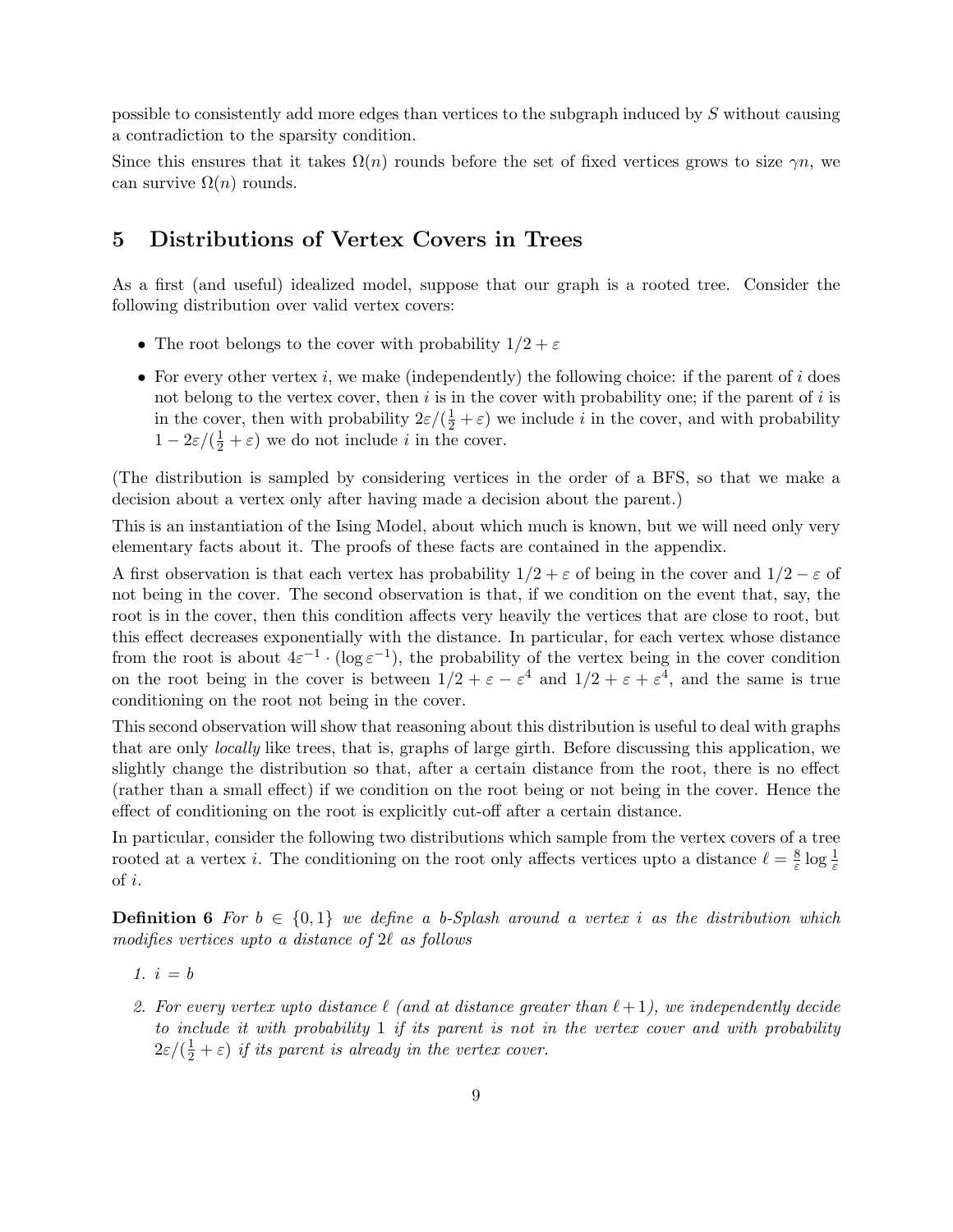3. For u and v at distances  $\ell, \ell + 1$  respectively, we include v with probability 1 if u is not in the vertex cover and with probability

$$
\frac{\mathbf{Pr}[u=1|i=b] - (\frac{1}{2} - \varepsilon)}{\mathbf{Pr}[u=1|i=b]}
$$

otherwise.

Where  $u = 1$  denotes the event  $u \in D$  for a random variable D (with distribution defined by the splash) ranging over the vertex covers of the graph.

For the above to be well defined, we need  $Pr[u = 1|i = b] > 1/2 - \varepsilon$  for a vertex u at distance  $\ell$ from *i*. Claim [7](#page-9-0) shows that in fact  $Pr[u = 1 | i = b] \in [1/2 + \varepsilon - \varepsilon^4, 1/2 + \varepsilon + \varepsilon^4]$  for *u* at distance greater than  $\ell/2$  and hence the probability at distance  $\ell$  is non-negative.

<span id="page-9-0"></span>**Claim 7** Consider a b-Splash around any vertex i such that all vertices upto distance  $\ell$  are labeled  $\frac{1}{2} + \varepsilon$ . Let j be a vertex such that  $d(i, j) \leq \ell$ . Then,

1. 
$$
\mathbf{Pr}[j = 1 | i = 1, d(i, j) = k] = (1/2 + \varepsilon) \left[ 1 + (-1)^k \left( \frac{1/2 - \varepsilon}{1/2 + \varepsilon} \right)^{k+1} \right] \text{ for } 0 \le k \le \ell
$$
  
\n $\mathbf{Pr}[j = 1 | i = 0, d(i, j) = k] = \mathbf{Pr}[j = 1 | i' = 1, d(i', j) = k - 1] \text{ for } 1 \le k \le \ell$   
\n2.  $|\mathbf{Pr}[j = 1 | i = b, d(i, j) = \ell/2] - (1/2 + \varepsilon)| \le \varepsilon^4$   
\n3.  $\mathbf{Pr}[j = 1 | i = 1, d(i, j) = k] + \mathbf{Pr}[j = 1 | i = 1, d(i, j) = k + 1] \ge 1 + 4\varepsilon^2 \text{ for } 0 \le k \le \ell$ 

Note, in particular, that the probabilities are independent of  $i$  and  $j$  and depend only on their distance  $d(i, j)$ . Also, the difference of the probabilities from  $1/2 + \varepsilon$  decreases exponentially with distance. The following claim shows that the vertices outside a radius of  $\ell$  from i are independent of whether or not  $i$  is in the cover.

<span id="page-9-2"></span>Claim 8 If we pick a 0-Splash with probability  $1/2-\varepsilon$  and a 1-Splash with probability  $1/2+\varepsilon$ , then all vertices have probability  $1/2 + \varepsilon$ . Furthermore, vertices at distance  $\ell + 1$  or more from i have weight  $1/2 + \varepsilon$  in the 0-Splash as well as 1-Splash around i.

The vectors that appear in our argument may involve conditioning on a vertex  $i$  that has value different from  $1/2 + \varepsilon$  based on a splash distribution around a vertex r close to it. The following claims allow us to compute  $Pr[i = 1, j = 1 | r = b]$ , the probability of two vertices i, j being simultaneously present in a b-Splash at r, and also  $Pr[i = 0, j = 1 | r = b]$ , which is the probability that  $j$  is present and  $i$  is not. We defer the proofs to the appendix.

<span id="page-9-1"></span>**Claim 9** Let  $i = v_0, v_1, \ldots, v_{m-1}, v_m = j$  be the path to j,  $m \leq \ell$ , and let u be the vertex on this path which is closest to r. Then

1. 
$$
\mathbf{Pr}[i=1,j=1|r=b] = \mathbf{Pr}[u=1|r=b] \cdot \mathbf{Pr}[i=1|u=1] \cdot \mathbf{Pr}[j=1|u=1] + \mathbf{Pr}[u=0|r=b] \cdot \mathbf{Pr}[i=1|u=0] \cdot \mathbf{Pr}[j=1|u=0]
$$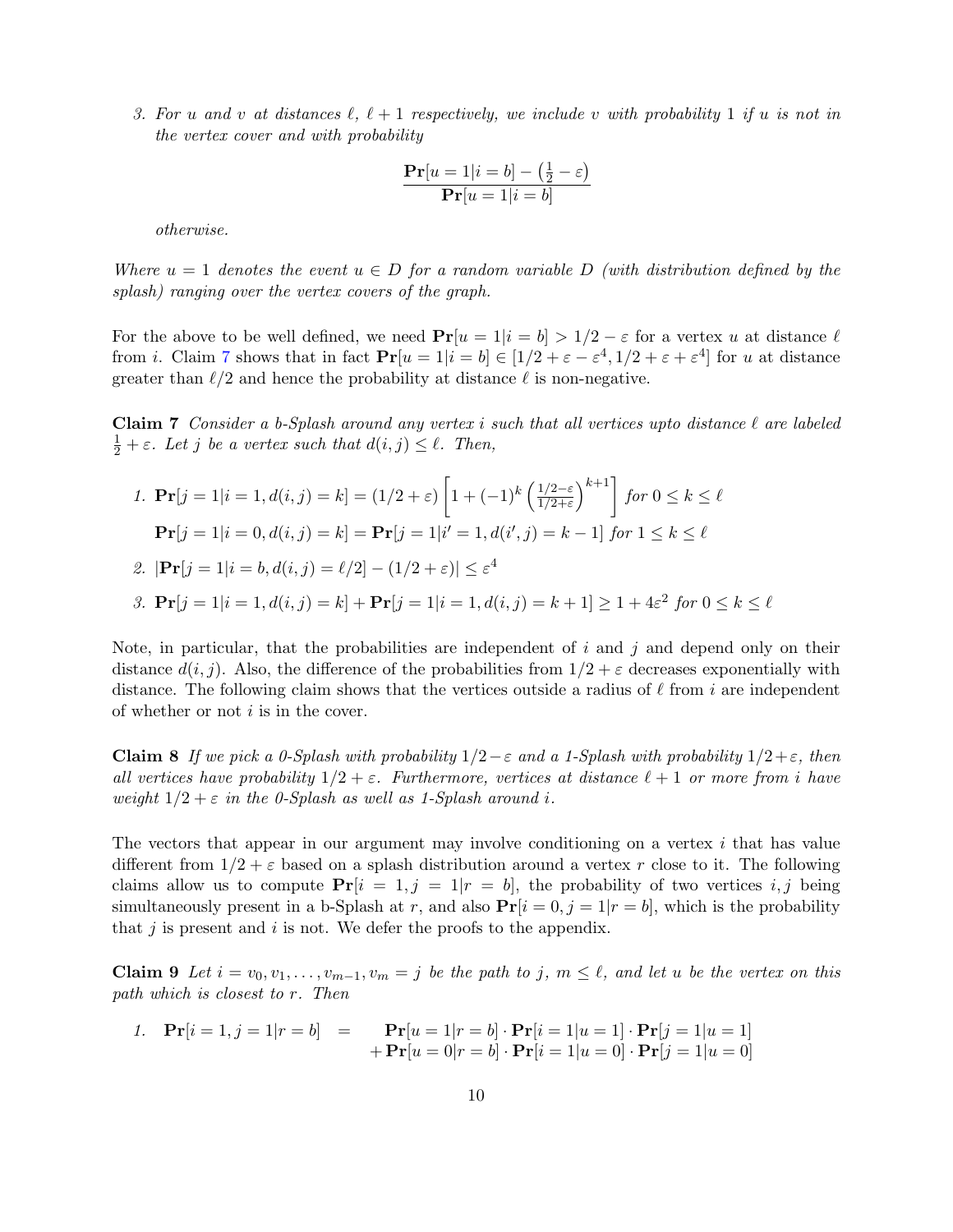<span id="page-10-2"></span>2. If 
$$
\Pr[u = 1 | r = b] = 1/2 + \varepsilon
$$
, then  $\Pr[i = 1, j = 1 | r = b] = (1/2 + \varepsilon) \Pr[j = 1 | i = 1]$ 

The first part of the above claim states that once we condition on u, then i and i are independent. The second part states that if  $u$  is sufficiently far  $r$ , we can ignore  $r$  completely and just compute the probability of  $j$  as determined by a splash around  $i$ .

<span id="page-10-0"></span>**Claim 10** Let *i* be a vertex and  $(j,k)$  be an edge in a b-Splash around r and let  $b' \in \{0,1\}$ .

$$
\mathbf{Pr}[i = b', j = 1 | r = b] + \mathbf{Pr}[i = b', k = 1 | r = b] \geq \mathbf{Pr}[i = b' | r = b] \cdot (1 + 4\varepsilon^3)
$$

The next claim allows us to treat vertices that are sufficiently far from each other as almost independent in the dirtibution conditioned on r.

**Claim 11** Let i and j be two vertices in a b-Splash around r, such that  $d(i, j) \geq \ell$ . Then

<span id="page-10-1"></span>
$$
|\mathbf{Pr}[i = b', j = 1 | r = b] - \mathbf{Pr}[i = b' | r = b] \cdot \mathbf{Pr}[j = 1 | r = b]| \leq 2\varepsilon^4
$$

# 6 Distribution of Vertex Covers in Sparse Graphs

To reduce solutions with more complicated structure to simpler solutions, we will need to show that if we look at a sufficiently small subgraph of our original graph obtained in Lemma [1,](#page-4-1) then the more complicated solution can be expressed as a convex combination of 0/1 solutions. The following result is proved in [\[ABLT06\]](#page-24-1).

Lemma 12 ([\[ABLT06\]](#page-24-1)) Let  $\eta \leq \frac{2\varepsilon}{3+1}$  $\frac{2\varepsilon}{3+10\varepsilon}$  and let  $G=(V,E)$  be a graph such that

- 1. for each  $S \subseteq V$ ,  $G(S) = (V_{G(S)}, E_{G(S)})$ , then  $|E_{G(S)}| \leq (1 + \eta)|V_{G(S)}|$ .
- 2. girth $(G) \geq \frac{1+2\varepsilon}{\varepsilon}$  $\frac{\epsilon^{-2\varepsilon}}{\varepsilon}$  .

Then there exists a distribution over vertex covers on G such that each vertex belongs to the vertex cover with probability  $1/2 + \varepsilon$ .

We will need a slight generalization. Instead of requiring the solution to have the value  $1/2 + \varepsilon$ everywhere, we only require that the sum of the values on each edge should be at least  $1 + 2\varepsilon$ , if both of its endpoints are not already fixed.

**Definition 13** We call a fractional solution y for a graph G  $\varepsilon$ -saturated if for each edge  $(i, j)$  in graph G either:

- Both i and j are fixed and  $y_i + y_j \geq 1$  or,
- $y_i + y_j \geq 1 + 2\varepsilon$ .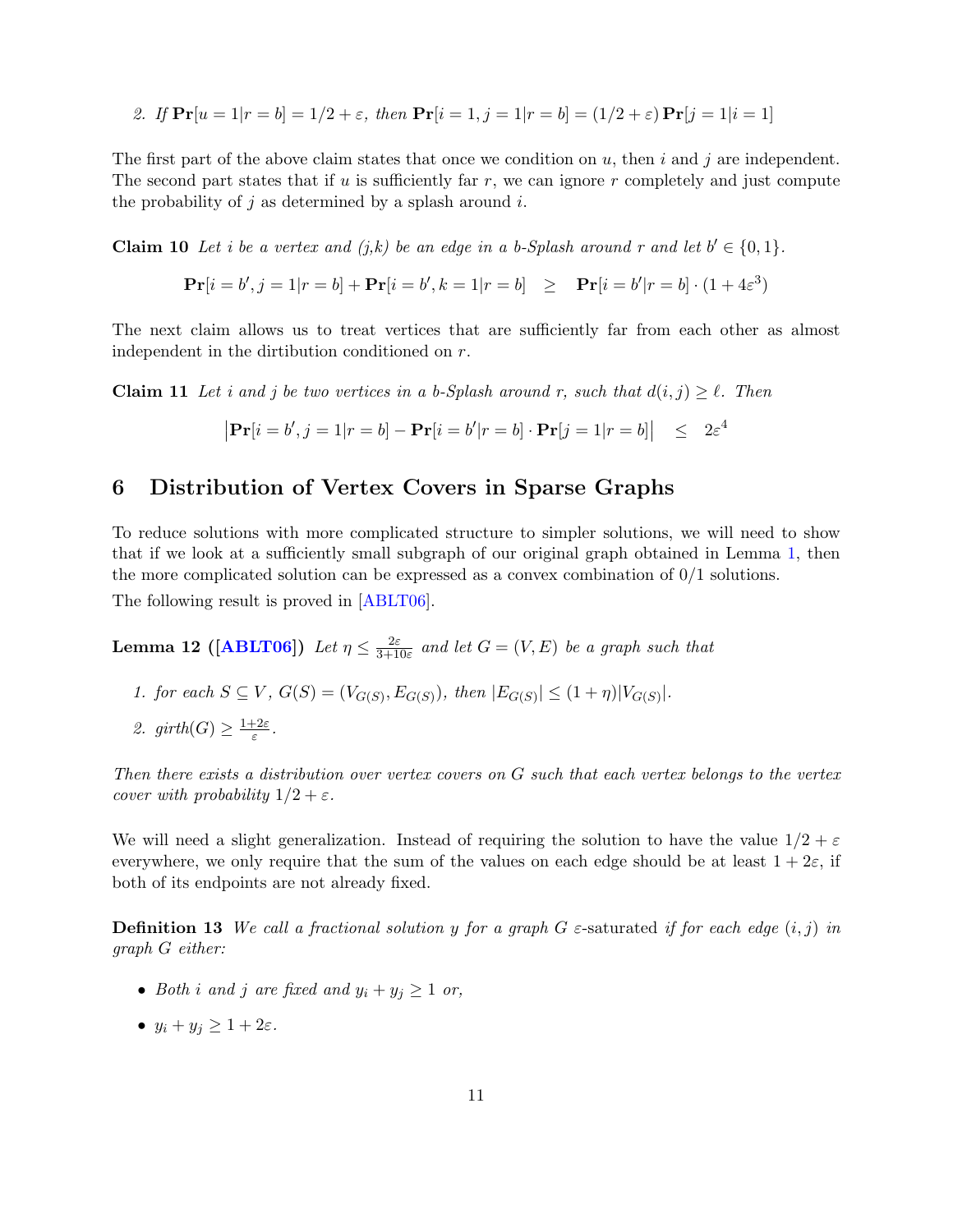We now show that the under the conditions of the previous lemma, every  $\varepsilon$ -saturated solution can be written as a convex combination of vertex covers of the graph.

<span id="page-11-0"></span>Lemma 14 Let  $\eta \leq \frac{2\varepsilon}{3+10}$  $\frac{2\varepsilon}{3+10\varepsilon}$  and let  $G=(V,E)$  be a graph such that

- 1. for each  $S \subseteq V$ ,  $G(S) = (V_{G(S)}, E_{G(S)})$ , then  $|E_{G(S)}| \leq (1 + \eta)|V_{G(S)}|$ .
- 2. girth $(G) \geq \frac{1+2\varepsilon}{\varepsilon}$  $\frac{\epsilon^{-2\varepsilon}}{\varepsilon}$  .

and let  $y$  be an  $\varepsilon$ -saturated solution. Then there exists a distribution over vertex covers on G such that each vertex i belongs to the vertex cover with probability  $y_i$ .

PROOF: For the graph G, we will create a set of feasible fractional solutions  $\mathbf{y}(k) \in \{0, 1/2 + \varepsilon, 1\}^{|V|}$ such that **y** is a convex combination of these vectors.

We partition V into  $V_0$ ,  $V_{1/2+\varepsilon}$ , and  $V_1$ , as follows:

$$
i \in \left\{ \begin{array}{ll} V_0 & y_i < 1/2 + \varepsilon \\ V_1/2 + \varepsilon & y_i = 1/2 + \varepsilon \\ V_1 & y_i > 1/2 + \varepsilon \end{array} \right.
$$

We define  $t(i)$  as follows:

$$
t(i) = \begin{cases} 1 - \frac{y_i}{1/2 + \varepsilon} & i \in V_0 \\ 1 & i \in V_{1/2 + \varepsilon} \\ \frac{y_i - (1/2 + \varepsilon)}{1/2 - \varepsilon} & i \in V_1 \end{cases}
$$

We can order the  $t(i)$ 's:  $0 \leq t(i_1) \leq t(i_2) \leq \cdots \leq t(i_{|V|}) \leq 1$ . For each  $k: 1 \leq k \leq |V|$  we create the vector  $y(k)$  where

$$
\mathbf{y}(k)_i = \begin{cases} 0 & i \in V_0 \text{ and } t(i) \le t(i_k) \\ 1 & i \in V_1 \text{ and } t(i) \le t(i_k) \\ 1/2 + \varepsilon & \text{otherwise} \end{cases}
$$

We claim the distribution where  $y(k)$  occurs with probability  $t_{i_k} - t_{i_{k-1}}$  gives us y.

If  $i \in V_0$ , then it will be 0 with probability  $t_i$  and  $1/2 + \varepsilon$  with probability  $1-t_i = \frac{y_i}{1/2}$ .  $\frac{y_i}{1/2+\varepsilon}$ . Therefore the probability that i is in the vertex cover is  $y_i$ . If  $i \in V_1$ , then it will be 1 with probability  $t_i = \frac{y_i-(1/2+\varepsilon)}{1/2-\varepsilon}$  $\frac{-(1/2+\varepsilon)}{1/2-\varepsilon}$  and  $1/2+\varepsilon$  with probability  $1-t_i=1-\frac{y_i-(1/2+\varepsilon)}{1/2-\varepsilon}$  $\frac{1}{2-\epsilon}$ . Therefore the probability that *i* is in the vertex cover is  $\frac{y_i - (1/2 + \varepsilon)}{1/2 - \varepsilon} + (1/2 + \varepsilon)(1 - \frac{y_i - (1/2 + \varepsilon)}{1/2 - \varepsilon})$  $\frac{-(1/2+\varepsilon)}{1/2-\varepsilon}$  =  $y_i$ . If  $i \in V_{1/2+\varepsilon}$ , then it is clear that the probability that i is in the vertex cover is  $1/2 + \varepsilon$ .

Note that all the weights in each  $y(k)$  are 0, 1 or  $1/2 + \varepsilon$ . It remains to show that in each of these  $y(k)$  any edge which contains one vertex fixed to 0 has the other vertex fixed to 1. First, note that all neighbors of vertices in  $V_0$  are in  $V_1$ . It suffices to show that if i and j are adjacent,  $i \in V_1$ ,  $j \in V_0$ , that  $t(i) \geq t(j)$ . However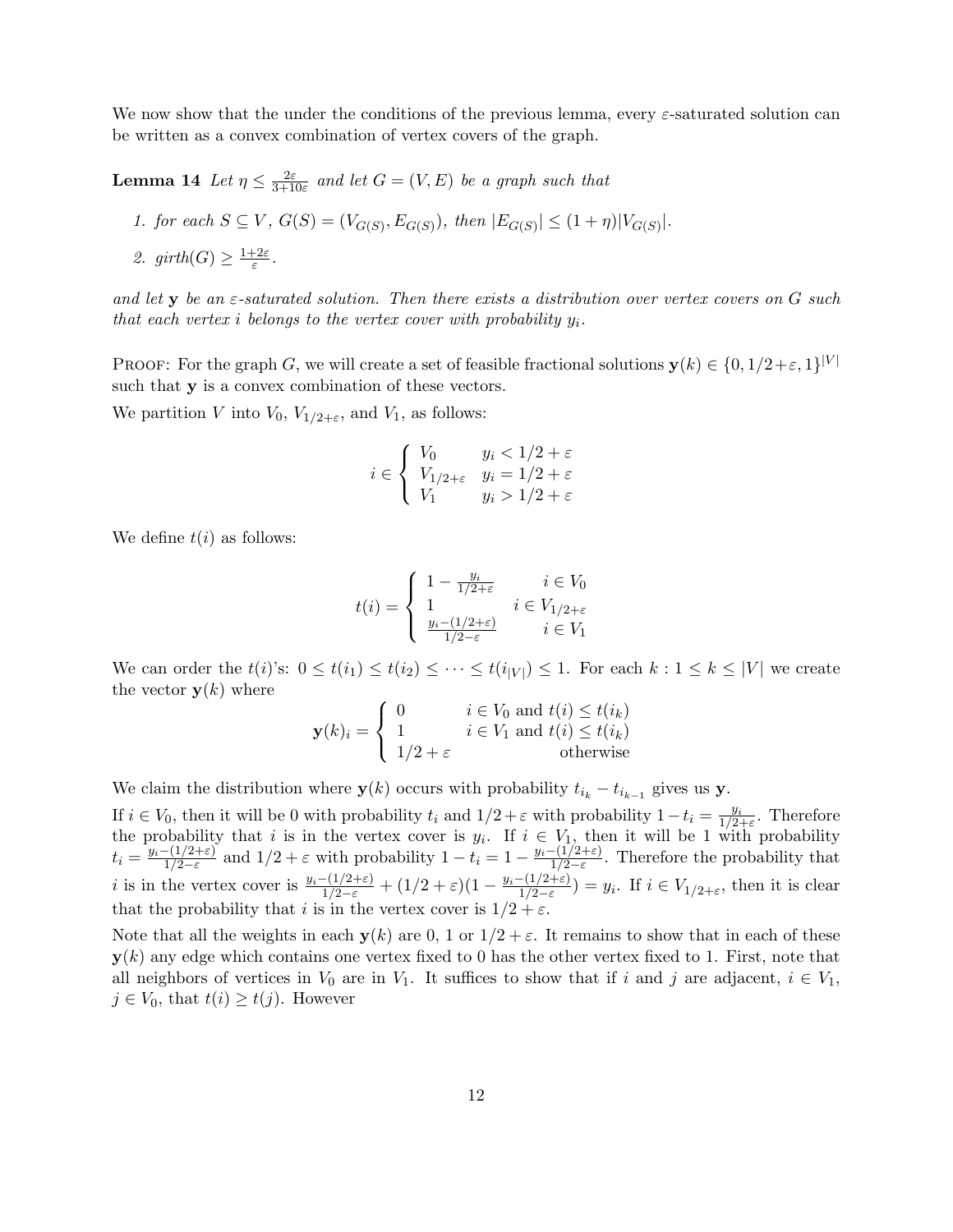$$
t(i) - t(j) = \frac{y_i - (1/2 + \varepsilon)}{1/2 - \varepsilon} - \frac{(1/2 + \varepsilon) - y_j}{1/2 + \varepsilon}
$$
  
= 
$$
\frac{(y_i + y_j)/2 + \varepsilon(y_i - y_j) - (1/2 + \varepsilon)}{1/4 - \varepsilon^2}
$$
  

$$
\geq \frac{(1 + 2\varepsilon)/2 + \varepsilon(y_i - y_j) - (1/2 + \varepsilon)}{1/4 - \varepsilon^2}
$$
  
= 
$$
\frac{\varepsilon(y_i - y_j)}{1/4 - \varepsilon^2} \geq 0
$$

which concludes the proof of the lemma.  $\Box$ 

# 7 The Main Lemma

We now define the type of solutions that will occur in our recursive argument.

Let  $G = (V, E)$  be an  $(\alpha, \delta, \gamma, \eta)$  graph with n vertices and degree at most d, as in the assumption of Lemma [2.](#page-5-1) We define the constant  $C = \sum_{i=1}^{\ell+1} d^i$  as the maximum number of vertices within a distance  $\ell$  from some vertex and  $D = 5\ell C$  as the maximum number of vertices within distance  $\ell$  of all the vertices in a path of length 5 $\ell$ . Choose  $\eta = \frac{1}{3l}$  $\frac{1}{3D}$ . Note that  $\eta$  depends on only  $\varepsilon$  and d. Also, we assume that  $n$  is large enough that the girth of the graph is larger than various fixed constants throughout. We fix G for the rest of this section.

Let  $R = \frac{\gamma n}{C + \gamma}$  $C+2D$ 

Let  $G_{|S} = (S, E_{|S})$  be the subgraph of G induced by  $S \subseteq V$ . For some set  $S \subseteq V$ , define  $N_S(i) = \{j : S \subseteq V\}$ there exists path of length  $\ell$  from i to j using only edges in  $E\backslash E_{|S}$ .

<span id="page-12-0"></span>**Definition 15** We say that a vector  $y = (y_0, \ldots, y_n)$  is r-canonical if there exists a set  $S \subseteq V$ such that:

- $\forall j \in S \ y_i \in \{0,1\} \ and \ y_{|S} \ is \ a \ vertex \ cover \ of \ G_{|S}$
- For every two vertices in S the shortest path between them that uses only vertices not in S has length > 5 $\ell$ . (Therefore if  $i, j \in S$ ,  $i \neq j$ , then  $N_S(i) \cap N_S(j) = \emptyset$ ).

$$
\bullet
$$

$$
y_i = \begin{cases} \mathbf{Pr}[i=1|j=y_j] & \exists j \in S \ s.t. \ i \in N_S(j) \\ 1/2 + \varepsilon & o.w \end{cases}
$$

- $|S| \leq rC + 2rD$
- Let  $|S| = rC + kD$   $(k \leq 2r)$  and  $G_{|S} = (S, E_{|S})$  is the subgraph of G induced by S, then

$$
|E_{|S}| - |S| \ge k - r
$$

<span id="page-12-1"></span>We call a set  $S$  as in Definition [15](#page-12-0) a witness.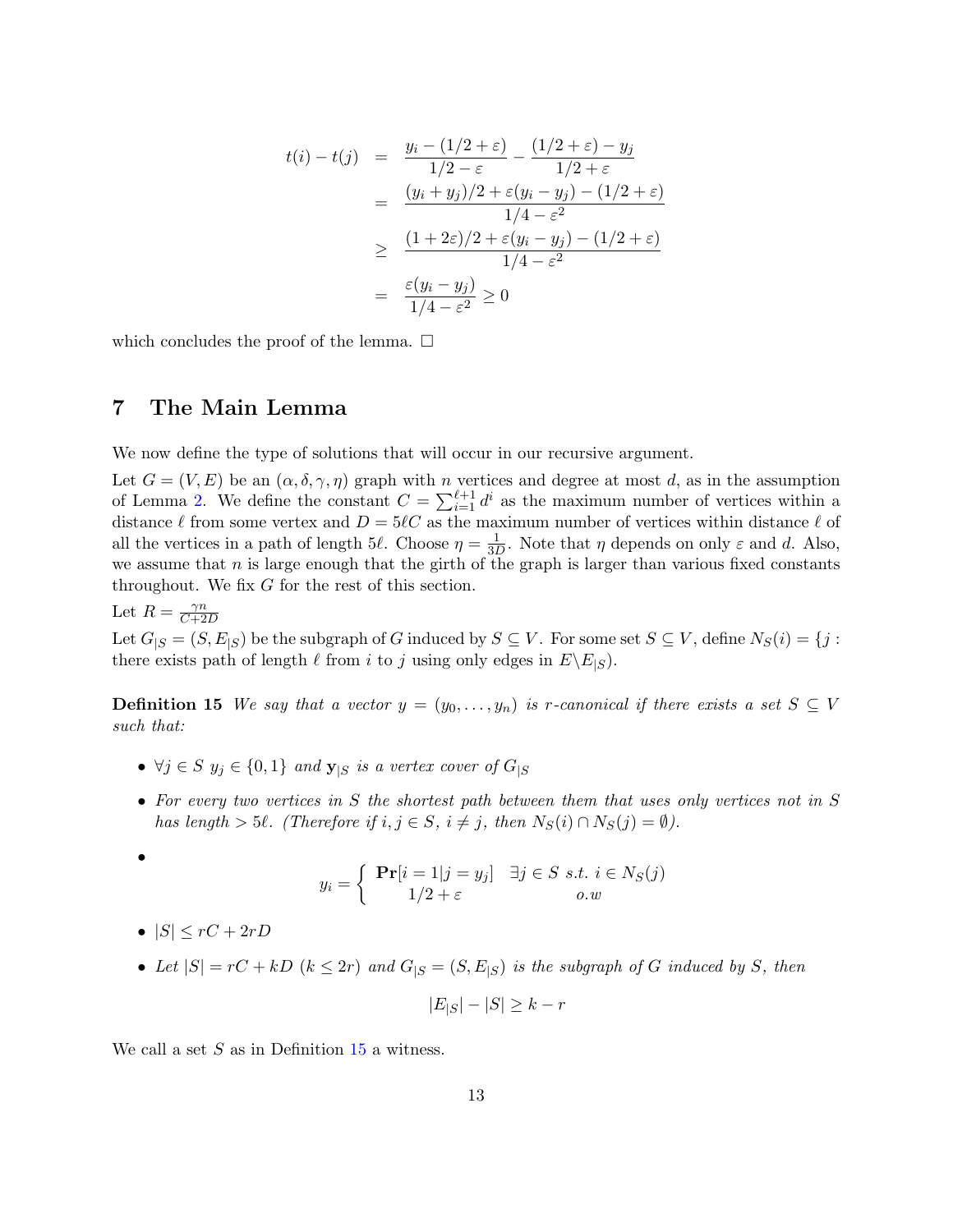#### **Claim 16** If y is an r-canonical vector then,  $y \in VC(G)$ . Moreover, y is  $\varepsilon^2$ -saturated.

PROOF: This follows from the fact all edges are either internal to S, internal to some  $N_S(i)$ , internal to  $V \setminus \cup_{i \in S} N(i)$  or between some  $N(i)$  and  $V \setminus \cup_{i \in S} N(i)$ . In the first case, it follows because  $\mathbf{y}_{|S}$ is a valid vertex cover having only  $0/1$  values. In the second because of the fact that a  $N(i)$  is weighted according to a splash and Claim [7.](#page-9-0) In the third case, because the weights are all  $1/2 + \varepsilon$ . The final case just concerns the vertices at distance  $\ell$  and  $\ell + 1$  from the center of a splash and again follows from Claim [7.](#page-9-0)  $\square$ 

Lemma [2](#page-5-1) follows from the above claim, the following result and the fact that  $(1, 1/2 + \varepsilon, \ldots, 1/2 + \varepsilon)$ is 0-canonical.

<span id="page-13-0"></span>**Lemma 17** Let y be an r-canonical solution, and  $r \leq R$ . Then y is in  $N^{R-r}(VC(G))$ .

PROOF: We prove it by induction on  $R - r$ . By Claim [16,](#page-12-1) an R-canonical solution is feasible for  $VC(G)$ , and this gives the basis for the induction.

Let y be an r-canonical solution and let S be a witness to y. We show that there is a protection matrix Y for y such that  $(Y_i)/y_i$  and  $(Y_0 - Y_i)/(y_0 - y_i)$  are distributions over  $(r + 1)$ -canonical vectors for  $y_i \neq 0, y_0$ . If  $y_i = 0$ , then we take  $Y_i = 0$  which is in  $N^k(VC(G))$  for all k and  $Y_0 - Y_i = Y_0$  which is *r*-canonical.

The protection matrix is defined as follows. (When we talk about distance between vertices, we mean distance via paths that do not go through any vertex in S.)

- $Y_{i,0} = Y_{0,i} = Y_{i,i} = y_i.$
- If i and j are at distance greater than  $\ell$  from each other, then  $Y_{i,j} = y_i \cdot y_j$
- If i is at distance greater than  $2\ell$  from the closest vertex in S, and j is at distance at most  $\ell$  from i, then  $Y_{i,j}$  is the probability that i and j both belongs to a vertex cover selected according to a splash distribution around  $Y_{ij} = y_i \mathbf{Pr}[j = 1 | i = 1]$
- If i is at distance at most 2 $\ell$  from a vertex  $r \in S$ , and j is at distance at most  $\ell$  from i, then  $Y_{ij}$  is the probability that i and j both belong to a vertex cover selected according to a b-Splash distribution around r i.e.  $Y_{ij} = \mathbf{Pr}[i = 1, j = 1 | r = b]$

Claim 18 The matrix  $Y$  is symmetric.

PROOF: If  $d(i, j) > \ell$ , clearly  $Y_{ij} = Y_{ji}$ . There remain three additional cases.

- First, if both i and j are at distance greater than 2l from any vertex in S, then  $y_i = y_j = 1/2+\epsilon$ and also  $Pr[j = 1 | i = 1] = Pr[j = 1 | i = 1]$  as it depends only on the distance by Claim [7,](#page-9-0) and hence  $Y_{ij} = Y_{ji}$ .
- Second, both i and j are at distance at most  $2\ell$  from any vertex in S. Both i and j cannot be close to two different vertices in S because then  $d(i, j) \leq \ell$  would imply a path of length at most 5 $\ell$  between the two vertices which is not possible. Hence, in this case,  $Y_{ij} = Y_{ji} =$  $Pr[i = 1, j = 1 | r = b]$ , where r is the vertex in S close to both i and j.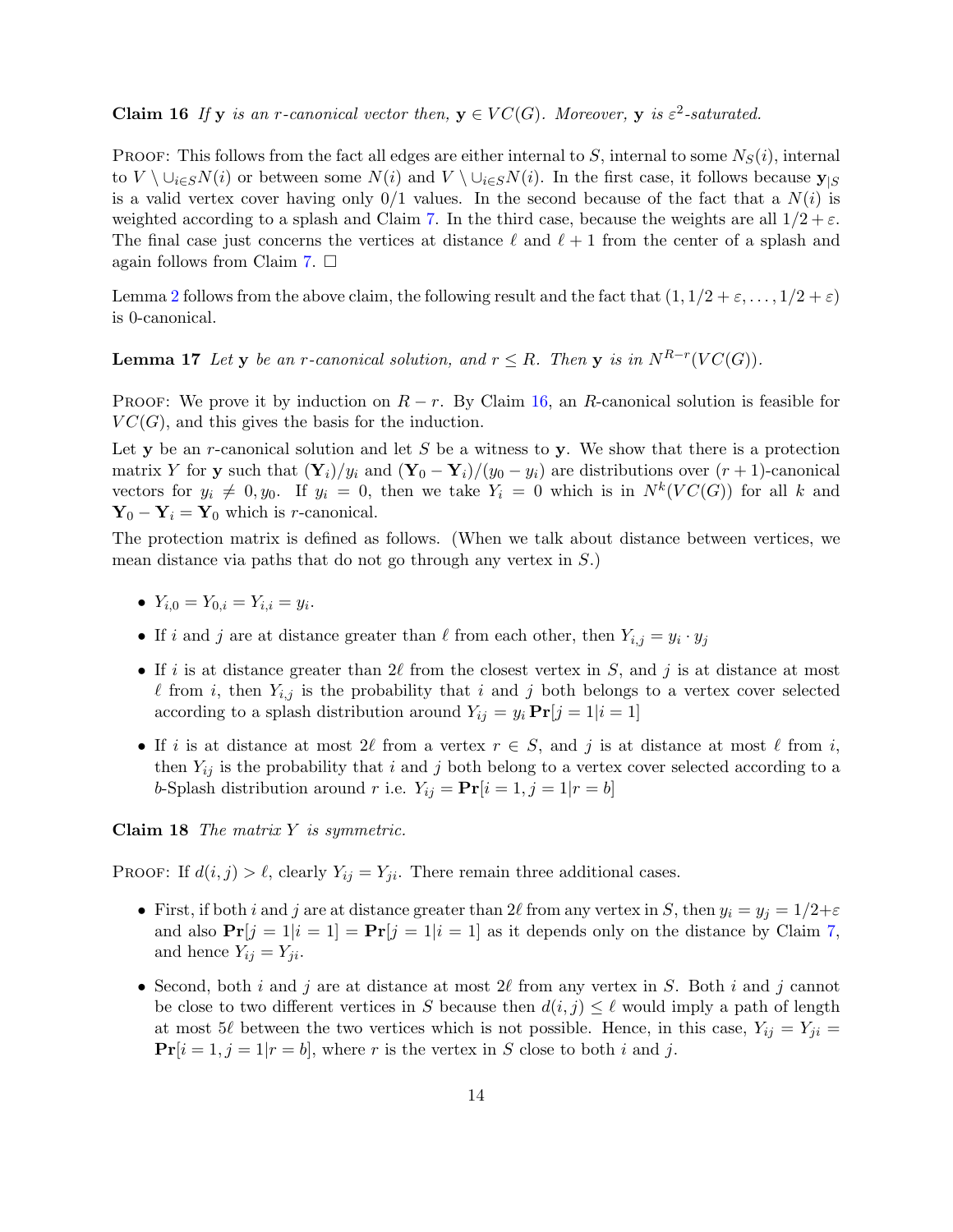• Finally, if  $d(i, r) \leq 2\ell$  for some  $r \in S$  and  $d(j, r) > 2\ell$   $\forall r \in S$ , then the path from i to j cannot come closer than distance  $\ell + 1$  to r. If l is the vertex on this path closest to r, then we have  $P_r^b(l) = 1/2 + \varepsilon$  and by Claim [9,](#page-9-1)  $Pr[i = 1, j = 1 | r = b] = (1/2 + \varepsilon) Pr[j = 1 | i = 1] =$  $y_i \Pr[j = 1 | i = 1]$ . Therefore,  $Y_{ij} = \Pr[i = 1, j = 1 | r = b] = y_i \Pr[j = 1 | i = 1] = Y_{ji}$ .

 $\Box$ 

Let us fix a vertex i, and consider the vectors  $\mathbf{z} := \mathbf{Y}_i/y_i$  and  $\mathbf{w} := (\mathbf{Y}_i - \mathbf{Y}_0)/y_i$ . We will show that they are (convex combinations of)  $(r + 1)$ -canonical vectors. (If  $y_i = 0$  we do not need to analyse **z**, and if  $y_i = 1$  we do not need to analyse **w**.)

<span id="page-14-0"></span>Note that **z** and **w** are same as **y** except for vertices that are within distance  $\ell$  of i.

**Lemma 19** If y is an r-canonical solution and Y is the matrix as defined above, then  $\forall 1 \leq i \leq n$ , the solutions  $\mathbf{z} := Y_i/y_i$  and  $\mathbf{w} := (\mathbf{Y}_i - \mathbf{Y}_0)/y_i$  are  $\varepsilon^3$ -saturated

PROOF: We first give the proof for **z**. Note that for  $d(i, j) > \ell z_j = y_j$  and hence edges as distance greater than  $\ell$  from i are  $\varepsilon^2$  saturated because they were in y by Claim [16.](#page-12-1) If  $d(i, r) > 2\ell \ \forall r \in S$ then the distribution up to distance  $2\ell$  from i is same as a  $1 - Splash$ , which is in fact  $\varepsilon^2$ -saturated by Claim [7](#page-9-0) and Claim [8.](#page-9-2)

Let i be within distance  $2\ell$  of  $r \in S$  and let  $(j, k)$  be an edge such that  $d(i, j) \leq \ell$  or  $d(i, k) \leq \ell$ . If both j and k are within distance  $\ell$  of i, then by Claim [10](#page-10-0)

$$
Y_{ij} + Y_{ik} = \mathbf{Pr}[i = 1, j = 1 | r = b] + \mathbf{Pr}[i = 1, k = 1 | r = b]
$$
  
\n
$$
\geq (1 + 4\varepsilon^3) \mathbf{Pr}[i = 1 | r = b] = (1 + 4\varepsilon^3) y_i
$$

and we are done. Finally, if  $d(i, j) = \ell$  and  $d(i, k) = \ell + 1$ , then we know by Claim [11](#page-10-1) that  $|\Pr[i = 1, k = 1 | r = b] - \Pr[i = 1 | r = b] \Pr[k = 1 | r = b]| \leq 2\varepsilon^4$ . This gives

$$
Y_{ij} + Y_{ik} = \Pr[i = 1, j = 1 | r = b] + \Pr[i = 1 | r = b] \Pr[k = 1 | r = b]
$$
  
\n
$$
\geq \Pr[i = 1, j = 1 | r = b] + \Pr[i = 1, k = 1 | r = b] - 2\varepsilon^4
$$
  
\n
$$
\geq (1 + 4\varepsilon^3) \Pr[i = 1 | r = b] - 2\varepsilon^4 \geq (1 + 3\varepsilon^3) y_i
$$

using the fact that  $\Pr[i = 1 | r = b]$  is at least  $2\varepsilon$ . We prove this for **w** similarly.  $\Box$ 

We shall now express **z** and **w** as a convex combination of  $(r + 1)$ -canonical vectors.

**Claim 20** If  $i \in S$ , or if  $\forall r \in S$ ,  $d(i, r) > 5\ell$ , then **z** is  $r + 1$  canonical.

PROOF: If  $i \in S$ , then  $z_k = y_k$  (or  $w_k = y_k$ ) for all  $k \in V$  by construction of protection matrix. Because y is r-canonical z (or w) is also and this thus also  $(r + 1)$ -canonical.

If  $\forall r \in S, d(i, r) > 5\ell$ , then it is easily seen that  $S \cup \{i\}$  is a witness to **z** and **w** being  $(r + 1)$ canonical.  $\Box$ 

If neither of these cases is true, we treat only z, because the same argument works for w. We first define the subset of vertices which is fixed in these vectors.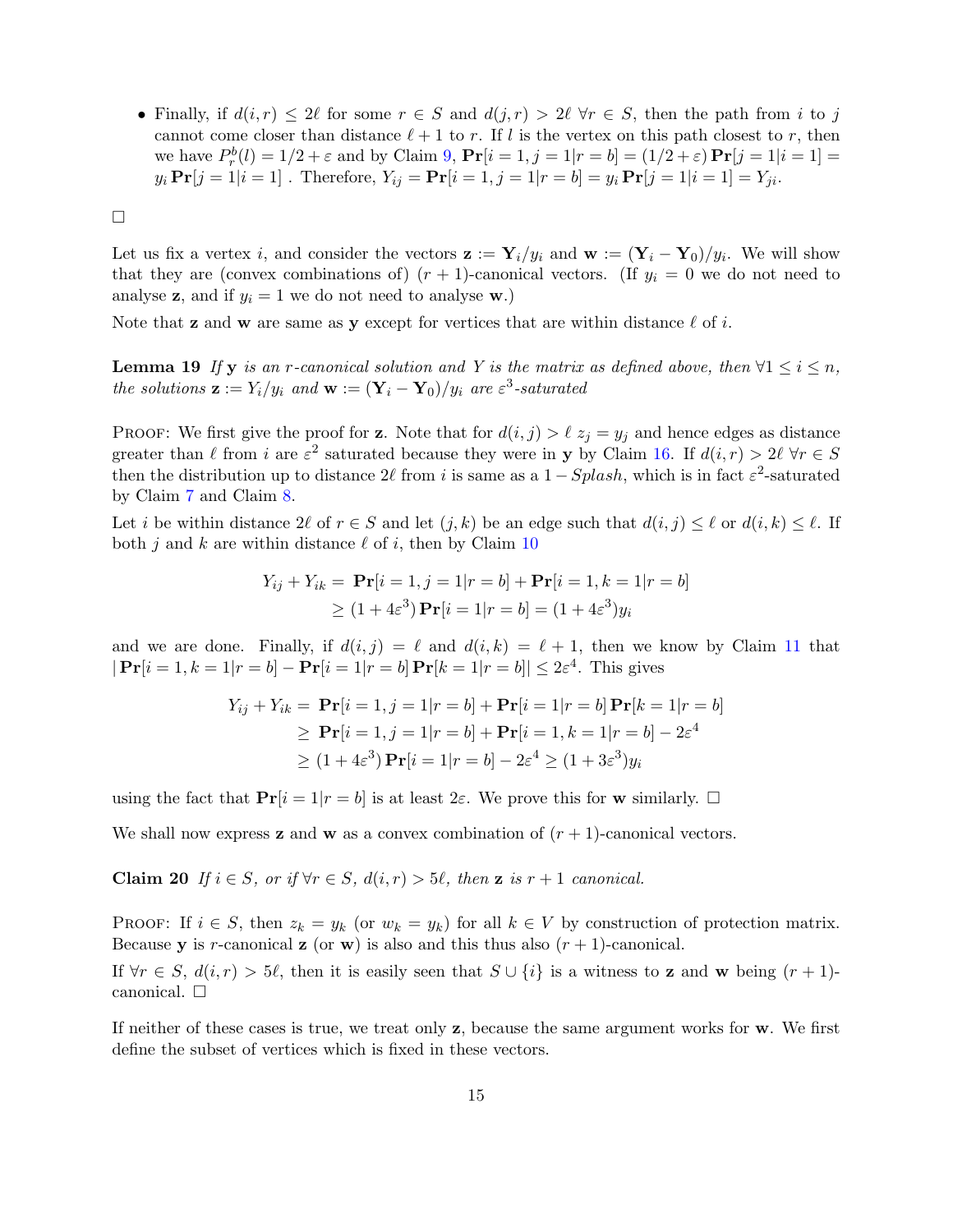Recall that for  $i \in S$ ,  $N_S(i) = \{j : \text{there exists path of length at most } \ell \text{ from } i \text{ to } j \text{ using only } \ell \}$ edges in  $E\setminus E_{|S}$ . In addition let  $\partial N_S(i) = \{j : d(i,j) = \ell + 1 \text{ in the graph } (V, E\setminus E_{|S})\}.$  Also, let  $N'_{S}(i) = N_{S}(i) \cup \partial N_{S}(i).$ 

Then we make the following definition:

**Definition 21** For a fixed vertex i, we construct  $F \subseteq V \setminus S$  as follows:

Start with  $F = N'_{S}(i)$ . If there is a path P of length less that 5 $\ell$  between any two vertices in  $F \cup S$ that uses only edges in  $V \setminus (F \cup S)$ , then  $F = F \cup P$ . Also, if P intersects  $N_S(j)$  for  $j \in S$ , then  $F = F \cup P \cup (N'_{S}(j) \setminus \{j\}).$ 

Note that it follows from the above definition that for every  $j \in S$ , either  $N_S(j) \cap F = \emptyset$  or  $N'_{S}(j) \subseteq F$ . Also if  $\partial F = \{j \in F : j \text{ has neighbors in } V \setminus (S \cup F)\}\$ , then  $\forall j \in \partial F$ ,  $z_j = 1/2 + \varepsilon$ (because for every intersecting  $N_S(j')$ , we also included  $\partial N_S(j')$ ). We now bound the size of F.

<span id="page-15-1"></span>Claim 22  $|F| \leq C + (2r + 2 - k)D$ , where  $|S| = rC + kD$ .

PROOF: Every path added in the construction of F has length at most  $5\ell$ . Also, each vertex in a path can be within distance  $\ell$  of at most one  $j \in S$ . Thus, the number of vertices added due to a path is at most  $5\ell C = D$ . Thus, if p paths are added during the construction, then  $|F| \leq C + pD$ since C is the size of the  $N'_{S}(i)$ , which we start with.

Since the paths are added incrementally, it suffices to show that adding  $2r + 2 - k$  paths implies a contradiction. This would imply that  $p \leq 2r + 2 - k$  and hence the claim. Let F' be F after addition of  $2r + 2 - k$  paths. Then

$$
\frac{|E_{|S\cup F'}|}{|S\cup F'|} = 1 + \frac{|E_{|S\cup F'}| - |S\cup F'|}{|S\cup F'|}
$$

Note that  $|E_{|S\cup F'}| - |S \cup F'| \ge (k-r) + (2r+2-k) - 1$ , since  $|E_{|S}| - |S| \ge (k-r)$  to begin with and addition of  $N'_{S}(i)$ , which is a tree adds one more vertex than edge (hence contributing  $-1$ ), while the addition of each path adds one more edge than vertex. For any  $j \in S$  including the region  $N_S(j)$  intersected by the path includes a tree of which at least one vertex is already in F and can only contribute positively. This gives

$$
\frac{|E_{|S\cup F'}|}{|S\cup F'|} \ge 1 + \frac{k-r+2r-k+1}{|S|+|F'|} \ge 1 + \frac{r+1}{rC+kD+C+(2r+2-k)D} = 1 + \frac{1}{C+2D} > 1 + \eta
$$

since  $\eta = \frac{1}{3D} < \frac{1}{C+1}$  $\frac{1}{C+2D}$ . But this is a contradiction since  $|S \cup F'| \leq \gamma n$  and hence  $|E_{|S \cup F'}| \leq$  $(1+\eta)|S\cup F'|$ .  $\Box$ 

Now, because  $r \leq R = \frac{\gamma n}{C+2}$  $\frac{\gamma n}{C+2D}$ ,  $|S \cup F| \leq \gamma n$  and we employ Lemma [14](#page-11-0) to  $T = S \cup F$  using the fact that **z** is  $\varepsilon^3$ -saturated.

<span id="page-15-0"></span>We obtain vertex covers on  $S \cup F$ ,  $T^1, \ldots, T^m$  such that  $\lambda_1 T^1 + \ldots + \lambda_m T^m = \mathbf{z} \mid_T$  where  $\sum_{l=1}^m \lambda_l = 1$ . Note that the values for the vertices in  $S$  are  $0/1$  and are hence unchanged in all these solutions. To extend these solutions to fractional solutions over the whole graph, we look at each vertex  $j$  on the boundary of the set F and change the values of vertices upto a distance  $\ell$  from it in  $V \setminus (S \cup F)$ according to a splash around j. We first prove that all the vertices upto distance  $\ell$  from the boundary of F have value  $1/2 + \varepsilon$  in z.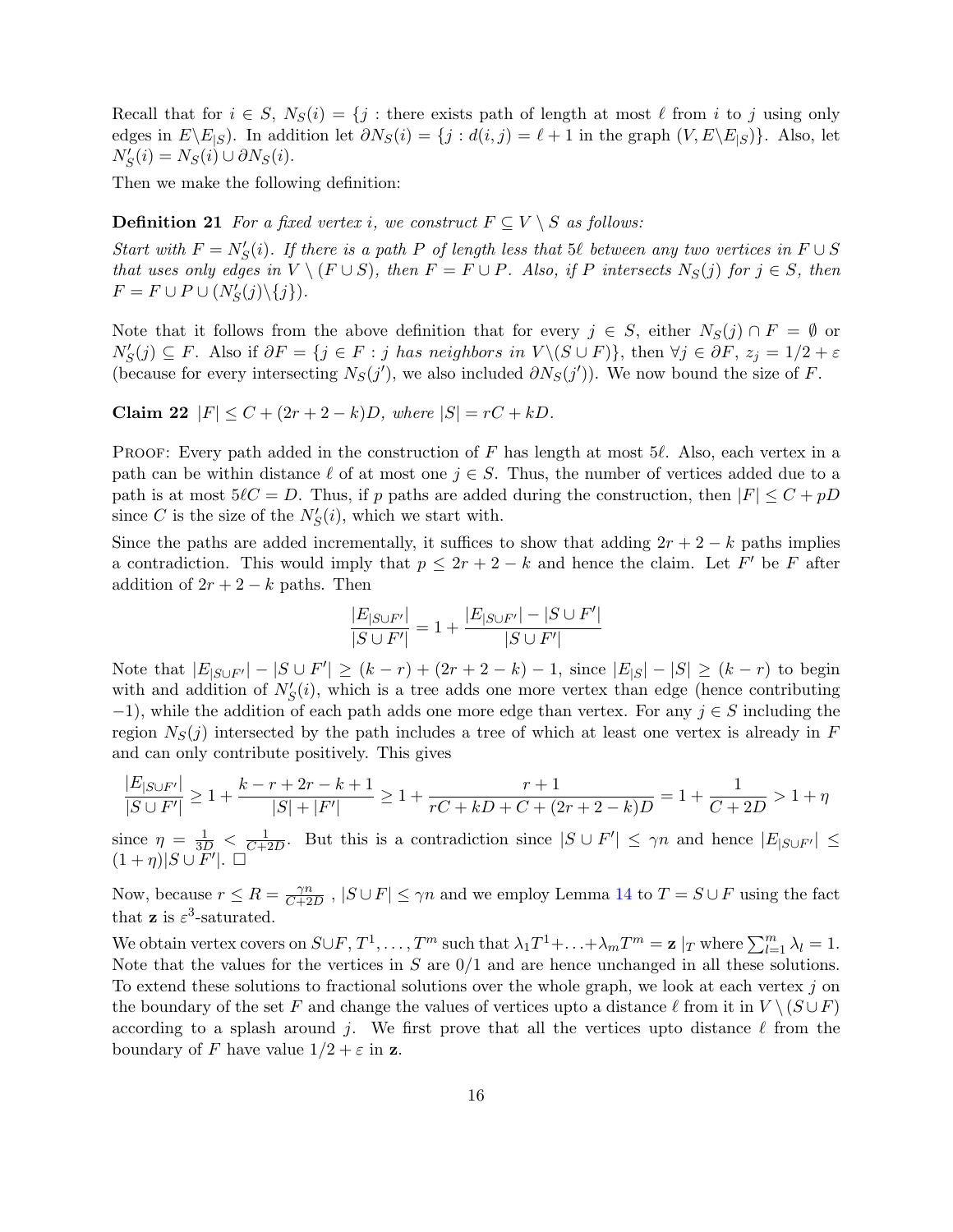Claim 23 For all  $j \in F$ , either

- all neighbors of j are in  $S \cup F$ , or
- For all  $k \in N_{S \cup F}(j)$ ,  $z_k = 1/2 + \varepsilon$

PROOF: Assume not, then for some  $j \in F$  which has some neighbor not in  $S \cup F$ , there exists  $k \in N_{S \cup F}(j)$  such that  $z_k \neq 1/2 + \varepsilon$ . First, we show that it must be that  $z_j = 1/2 + \varepsilon$ . The only elements of **z** which do not have weight  $1/2 + \varepsilon$  are elements of  $N_S(l)$  for  $l \in F$  and  $N_S(i)$ . However,  $N'_{S}(i) \subseteq F \cup S$  so no element of  $N_{S}(i)$  has a neighbor outside of F. Similarly, if  $j \in N_{S}(l)$ , then because  $j \in F$ , it must be that  $N'_{S}(l) \subseteq F \cup S$  and thus j has no neighbors outside  $S \cup F$ .

So, say that  $k \neq j$ , then  $k \notin S \cup F$ . But there exists a path P of length  $\leq \ell$  which avoids  $S \cup F$ from j to k. Because y is r-canonical, and z is the same as y except possibly at the vertices in  $N_S(i)$ , it must be that  $k \in N_S(i)$  or  $k \in N_S(j')$  for some  $j' \in S$ . But, it cannot be that  $k \in N_S(i)$ because  $N_S(i) \subseteq F$ . Also if  $k \in N_S(j')$  for some  $j' \in S$ , then there is a path from j to j' length at most 2 $\ell$  and so either k must be in  $S \cup F$  or  $j = j'$ . The former cannot be true by assumption. The later cannot be true because  $j \in F$  which is disjoint from S.  $\Box$ 

Create  $y^{(l)}$  as follows.

$$
y_k^{(l)} = \begin{cases} \Pr\left[k=1|j=y_j^{(l)}\right] & k \in N_{S \cup F}(j) \text{ for some } j \in F\\ y_k^{(l)} = z_i & \text{o. w.} \end{cases}
$$

First note that this is well defined, because if any vertex were in  $N_{S\cup F}(j)$  and  $N_{S\cup F}(j')$  for  $j, j' \in F$ ,  $j \neq j'$ , then there would be path between two vertices in F of length 2 $\ell$  which does not go through  $S \cup F$ .

We wish to show that  $\lambda_1 \mathbf{y}^{(1)}, \ldots, \lambda_m \mathbf{y}^{(m)} = \mathbf{z}$ . Consider first some  $k \in N_{S \cup F}(j)$  for some  $j \in F$ . First note that  $\lambda_1 \mathbf{y}_j^{(1)} + \ldots + \lambda_m \mathbf{y}_j^{(m)} = z_j$ . By Claim [23](#page-15-0) if  $k \neq j$ , then it must be that  $z_j = z_k =$  $1/2 + \varepsilon$ . Therefore by Claim [8](#page-9-2)

$$
\lambda_1 y_k^{(1)} + \ldots + \lambda_m y_k^{(m)} = z_j \Pr[k=1|j=1] + (1-z_j) \Pr[k=1|j=0] = 1/2 + \varepsilon = z_k
$$

If  $k \notin \bigcup_{j \in F} N_{S \cup F}(j)$ , then  $y_k^{(l)} = z_k$  for all k, and so  $\lambda_1 y_k^{(1)}$  $k_k^{(1)}, \ldots, \lambda_m y_k^{(m)} = z_k$ . We now must show that for each k,  $\mathbf{y}^{(k)}$  is an  $(r+1)$ -canonical solution. We show that  $T = S \cup F$  is a witness for  $\mathbf{y}^{(k)}$ .

Since the solution  $T^{(k)}$  given by Lemma [14](#page-11-0) is a vertex cover  $\mathbf{y}_{|T}^{(k)} = T^{(k)}$  is a vertex cover for T. Also, by construction of F, there is no path of length less than  $5\ell$  between any vertices of  $S \cup F$ using only vertices outside  $S\cup F$ . By Claim [22](#page-15-1)  $|T| = |S| + |F| \leq rC + kD + C + (2r + 2 - k)D = (r + 1)(r + 1)D$  $1)C+2(r+1)D$ . If the number of paths added in constructing F is p, then  $|T| \le (r+1)C+(k+p)D$ . Also, as argued in Claim [22,](#page-15-1)  $|E_{|S\cup F}| - |S\cup F| \ge (k-r) + p - 1 = (k+p) - (r+1)$ .

Finally, we need to show that  $y_j^{(k)} = \Pr[j = 1 | j' = y_{j'}]$  if  $j \in N_{S \cup F}(j')$  and  $1/2 + \varepsilon$  otherwise. Let  $y_i^{(k)}$  $j_j^{(k)} \neq 1/2 + \varepsilon$ . Then either  $j \in N_{S \cup F}(j')$  for some  $j' \in F$  (since these vertices were set according to a splash pattern while creating  $y^{(k)}$  and we are done, or  $z_k \neq 1/2 + \varepsilon$ . However,  $z = Y_i/y_i$ differs from y only in  $N_S(i)$ . Therefore,  $z_k \neq 1/2 + \varepsilon$  in turn implies  $j \in N_S(i)$  and hence  $j \in F$ , or  $y_j \neq 1/2 + \varepsilon$ . To finish off, we note that  $y_j \neq 1/2 + \varepsilon$  would mean  $j \in N_S(j')$  for some  $j' \in S$  (by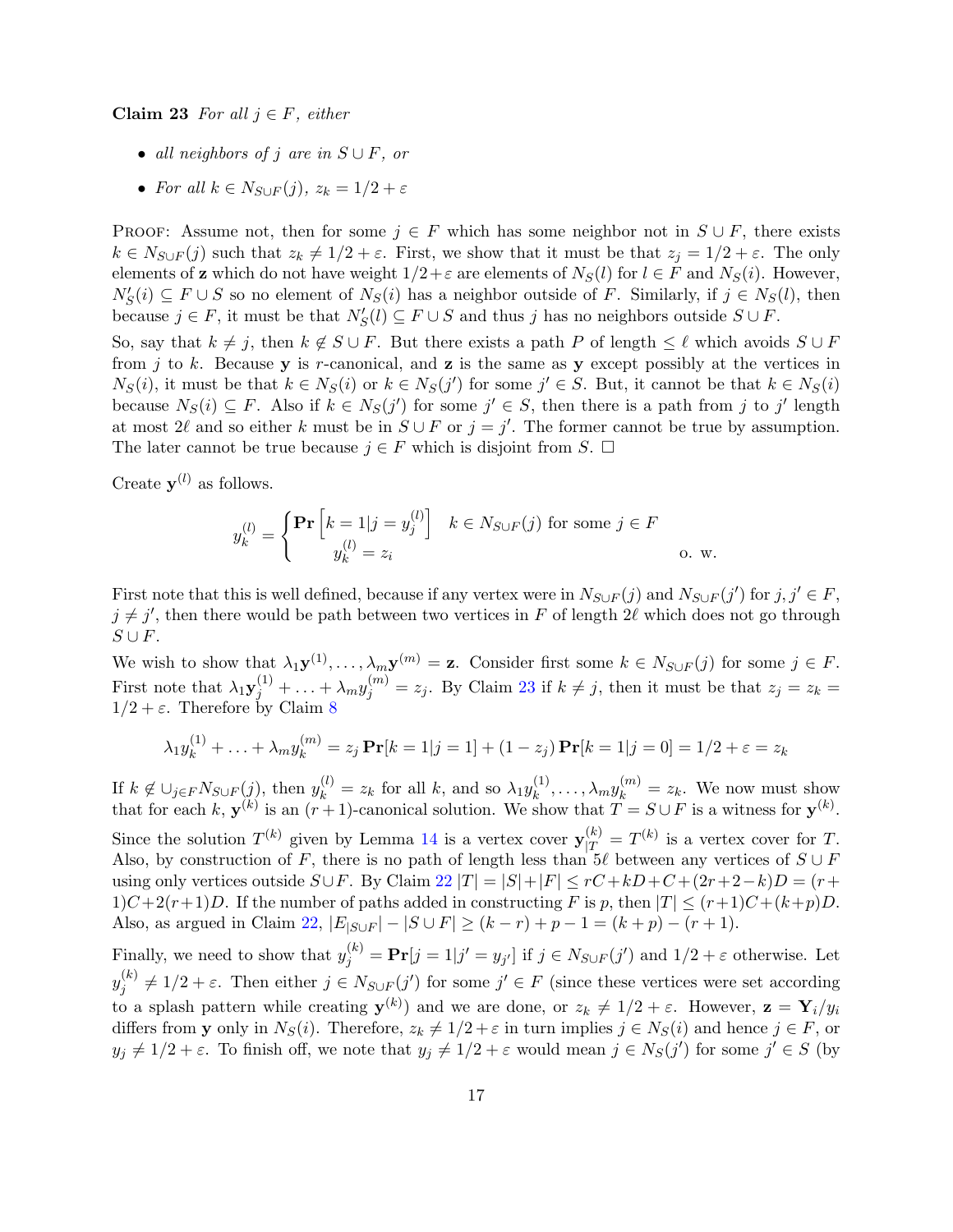assumption on S). Since  $N_S(j')$  is either contained in or disjoint with F, we must have  $j \in S \cup F$ or  $j \in N_{S \cup F}(j')$  respectively.

Since each  $y^{(k)}$  is an  $(r + 1)$ -canonical solution, by our inductive hypothesis  $\forall 1 \leq k \leq m$   $y^{(k)} \in$  $N^{R-r-1}(VC(G))$  and hence  $z \in N^{R-r-1}(VC(G))$ . Using a similar argument for show w, we get that  $y \in N^{R-r}(VC(G))$ . This completes the proof of Lemma [17.](#page-13-0)  $\Box$ 

## 8 Lower bounds for MAX-CUT

Let  $G = (V, E)$  be a graph with n vertices and m edges. We prove a  $1/2 + \zeta$  integrality gap for  $\Omega(n)$  rounds of LS on MAX-CUT.

The solutions we define for MAX-CUT are simple extensions of vertex cover solutions. For a vector  $y \in \mathbb{R}^{n+1}$ , we define an extension  $Ext(y)$  as the vector  $u \in \mathbb{R}^{n+m+1}$  such that,  $u_i = y_i$   $\forall 0 \le i \le n$ and  $u_e = 2y_0 - y_i - y_j$  for  $e = (i, j) \in E$ . Also, we define  $Res(\mathbf{u})$  as the inverse operation i.e. the projection of the first  $n + 1$  coordinates of **u**. It is easy to verify that if  $y \in VC(G)$  then  $Ext(\mathbf{y}) \in MC(G)$ . Notice that with  $R = \frac{\gamma n}{C+1}$  $\frac{\gamma n}{C+D}$  as defined in the previous section, it is sufficient to prove the following

**Lemma 24** If  $y \in \mathbb{R}^{n+1}$  is a 2r-canonical solution for  $VC(G)$ , then  $Ext(y) \in N^{R/2-r}(MC(G))$ .

The integrality gap follows because  $y = (1, 1/2 + \varepsilon, ..., 1/2 + \varepsilon)$  is 0-canonical and for  $u = Ext(y)$ ,  $\sum_{e \in E} u_e = (1 - 2\varepsilon)m$ .

PROOF: We proceed by induction on  $R/2-r$ . The base case follows because if y is an R-canonical solution, then  $y \in VC(G)$  which implies  $Ext(y) \in MC(G) = N^{0}(MC(G))$ . For the inductive step, let y be an 2r-canonical solution and let  $\mathbf{u} = Ext(\mathbf{y})$ . We create a protection matrix U, such that  $\forall 1 \leq i \leq n$  and  $\forall e \in E$ ,  $Res(\mathbf{U}_i)$ ,  $Res(\mathbf{U}_e)$ ,  $Res(\mathbf{U}_0 - \mathbf{U}_i)$  and  $Res(\mathbf{U}_0 - \mathbf{U}_e)$  can be expressed as convex combinations of  $(2r + 2)$ -canonical solutions. This suffices because for a vector **u** if  $Res(\mathbf{u}) = \lambda_1 \mathbf{u}^{(1)} + \ldots + \lambda_m \mathbf{u}^{(m)}$  then  $\mathbf{u} = Ext(\lambda_1 \mathbf{u}^{(1)}) + \ldots + Ext(\lambda_m \mathbf{u}^{(m)})$ , since the coordinates of  $Ext(v)$  are affine functions of the coordinates of v.

Let  $Y$  be the protection matrix of a 2r-canonical solution as defined in the previous section. We define the matrix  $U$  as

$$
\mathbf{U}_i = Ext(\mathbf{Y}_i) \qquad \forall 0 \le i \le n
$$
  

$$
\mathbf{U}_e = Ext(2\mathbf{Y}_0 - (\mathbf{Y}_i + \mathbf{Y}_j)) \quad \forall e = (i, j) \in E
$$

We can write out the entries of  $U$  as follows, showing that it is symmetric.

$$
U_{i,j} = Y_{ij}
$$
  
\n
$$
U_{i,e} = U_{e,i} = 2Y_{i0} - Y_{ij} - Y_{ik}
$$
  
\n
$$
U_{e1,e2} = 4Y_{00} - 2(Y_{i0} + Y_{j0} + Y_{k0} + Y_{l0}) + (Y_{ik} + Y_{jk} + Y_{il} + Y_{jl})
$$
  
\n
$$
0 \le i \le n, e = (j,k) \in E
$$
  
\n
$$
U_{e1,e2} = 4Y_{00} - 2(Y_{i0} + Y_{j0} + Y_{k0} + Y_{l0}) + (Y_{ik} + Y_{jk} + Y_{il} + Y_{jl})
$$
  
\n
$$
e_1 = (i, j), e_2 = (k, l) \in E
$$

Note that for  $i \in V$  and  $e = (j, k) \in E$ ,  $Res(\mathbf{U}_i) = \mathbf{Y}_i$ ,  $Res(\mathbf{U}_0 - \mathbf{U}_i) = \mathbf{Y}_0 - \mathbf{Y}_i$  and  $Res(\mathbf{U}_e) =$  ${\bf Y}_0 - {\bf Y}_j + {\bf Y}_0 - {\bf Y}_k$ , which are convex combinations of  $(2r + 1)$ -canonical solutions as proved in the previous section. It only remains to tackle  $Res(\mathbf{U}_0 - \mathbf{U}_e) = \mathbf{Y}_j + \mathbf{Y}_k - \mathbf{Y}_0$ . We first prove that it is  $\varepsilon^3$ -saturated.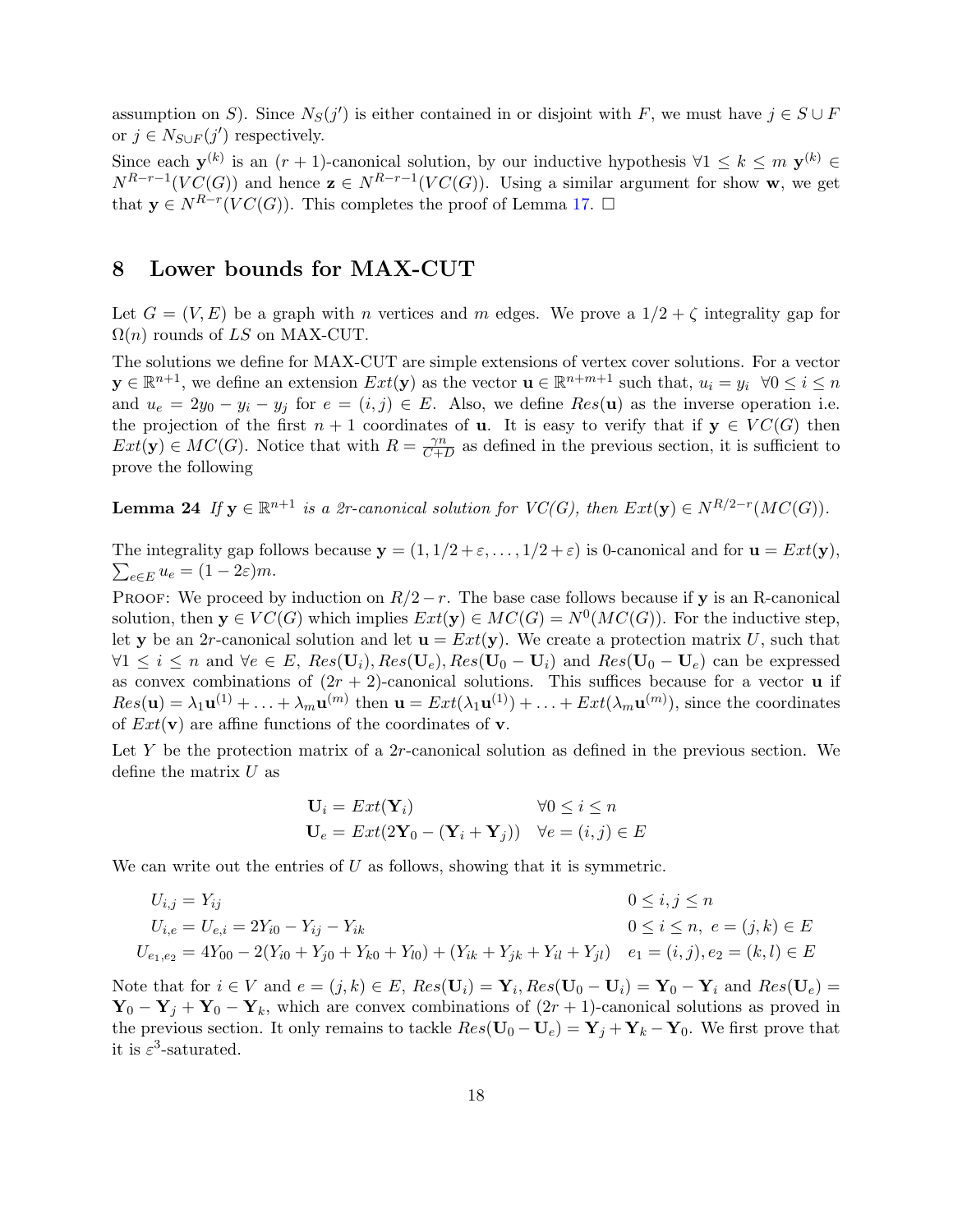**Claim 25** If Y is the protection matrix of a 2r-canonical solution and  $(i, j)$ ,  $(u, v)$  are two edges, then

$$
\frac{(\mathbf{Y}_i + \mathbf{Y}_j - \mathbf{Y}_0)_u}{y_i + y_j - y_0} + \frac{(\mathbf{Y}_i + \mathbf{Y}_j - \mathbf{Y}_0)_v}{y_i + y_j - y_0} \ge 1 + 4\varepsilon^3
$$

PROOF: Without loss of generality, we can assume that  $j$  and  $u$  are the closer endpoints of the edges  $(i, j)$  and  $(u, v)$ . We first handle the case when  $d(j, u) > \ell$ . Then  $Y_{iu} = y_i y_u, Y_{iv} = y_i y_v, Y_{ju} = y_j y_u$ and  $Y_{jv} = y_j y_v$ . Hence, the LHS is  $y_u + y_v$ , which is greater than  $1 + 2\varepsilon^2$  since a 2r-canonical solution is  $\varepsilon^2$  saturated.

When  $d(j, u) \leq \ell$ , all the four vertices are within distance  $\ell + 2$  of each other. Now, in any subgraph H of diameter  $3\ell$ , we may think of the restriction of y to H as the probabilities of the vertices being present in a distribution over vertex covers of  $H$ . Notice that if  $y$  is a 2r-canonical solution, H may contain vertices close to (within distance  $\ell$  of) at most one fixed vertex. In case there is such a vertex  $r, \forall i \in H$   $y_i = \Pr[i = 1 | r = 1].$  If there is no such vertex, all vertices in H have  $y_i = 1/2 + \varepsilon$  and we can these as probabilities for a distribution which chooses a 1-splash with probability  $1/2 + \varepsilon$  and 0-splash with probability  $1/2 - \varepsilon$  around any arbitrary vertex in H (Claim [8\)](#page-9-2). Also, we can interpret  $Y_{pq}$  as  $Pr[p = 1, q = 1]$  for the same distribution as above.

Consider the distribution over the subgraph within a radius  $\ell + 2$  from i. We first note that since  $(\mathbf{Y}_0 - \mathbf{Y}_i)/(1 - y_i)$  is a valid vertex cover solution and  $(\mathbf{Y}_0 - \mathbf{Y}_i)_i = 0$ ,  $(\mathbf{Y}_0 - \mathbf{Y}_i)_j/(1 - y_i) = 1$ which gives  $y_i + y_j - 1 = Y_{ij}$ . Using this and the fact that  $\Pr[(i = 1) \vee (j = 1)|u = 1] = 1$ , we have

$$
\frac{(\mathbf{Y}_i + \mathbf{Y}_j - \mathbf{Y}_0)_u}{y_i + y_j - y_0} = \frac{y_u(\mathbf{Pr}[i = 1 | u = 1] + \mathbf{Pr}[j = 1 | u = 1] - 1)}{\mathbf{Pr}[i = 1, j = 1]}
$$

$$
= \frac{y_u \mathbf{Pr}[(i = 1) \land (j = 1) | u = 1]}{\mathbf{Pr}[i = 1, j = 1]}
$$

$$
= \mathbf{Pr}[u = 1 | i = 1, j = 1]
$$

Therefore, we get

$$
\frac{(\mathbf{Y}_i + \mathbf{Y}_j - \mathbf{Y}_0)_u}{y_i + y_j - y_0} + \frac{(\mathbf{Y}_i + \mathbf{Y}_j - \mathbf{Y}_0)_v}{y_i + y_j - y_0} - 1 = \mathbf{Pr}[u = 1 | i = 1, j = 1] + \mathbf{Pr}[v = 1 | i = 1, j = 1] - 1
$$

$$
= \mathbf{Pr}[(u = 1) \land (v = 1) | i = 1, j = 1]
$$

$$
= \mathbf{Pr}[(u = 1) \land (v = 1) | j = 1]
$$

The last equality following from the fact that it is sufficient to condition on the closer of the two vertices  $i$  and  $j$ . Also,

$$
\begin{aligned} \mathbf{Pr}[(u=1) \land (v=1)|j=1] &= \mathbf{Pr}[u=1|j=1] + \mathbf{Pr}[v=1|j=1] - 1 \\ &= \frac{Y_{uj}}{y_j} + \frac{Y_{vj}}{y_j} - 1 \\ &\geq 4\varepsilon^3 \qquad \text{(by Lemma 19)} \end{aligned}
$$

 $\Box$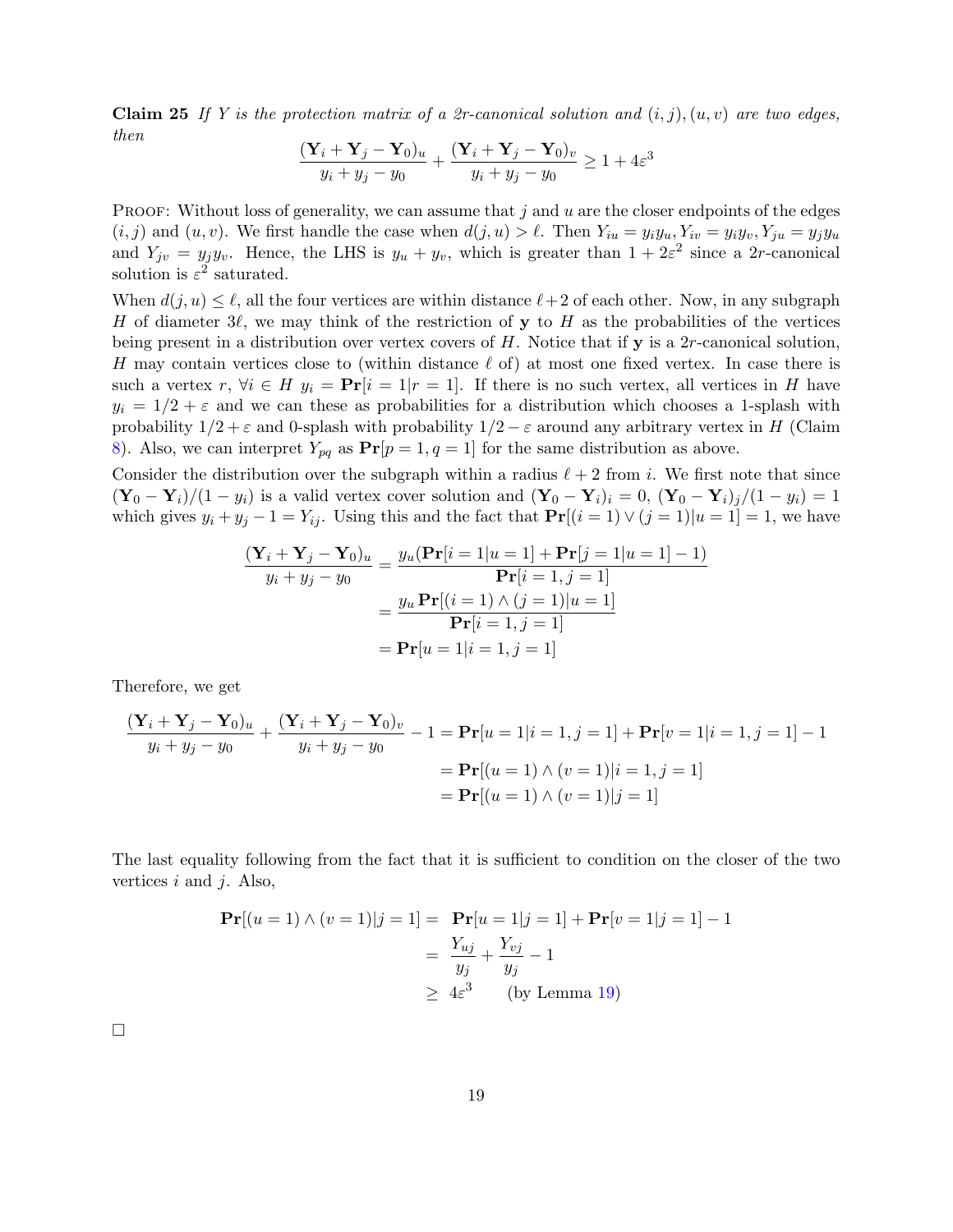<span id="page-19-0"></span>We now want to express  $\mathbf{w} = (\mathbf{Y}_i + \mathbf{Y}_j - \mathbf{Y}_0)/(y_i + y_j - 1)$  as a convex combination of  $(2r + 2)$ canonical solutions. Let S be the witness to y being 2r-canonical. We now find a set  $T \supseteq S$  such that **w** is a convex combination of solutions  $\mathbf{w}^{(1)}, \ldots, \mathbf{w}^{(m)}$  which take  $0/1$  values over T and which are  $(2r + 2)$ -canonical, with T being the witness. There are two cases:

**Case 1:**  $i \notin S$  and  $\exists r \in S$  s.t.  $d(i,r) \leq \frac{5\ell}{r}$  (with  $d(i,r)$  being length of the shortest path not passing through  $S$ )

By the proof in the previous section, we know that the vector  $z = Y_i/y_i$  is a convex combination of  $(2r + 1)$ -canonical solutions with a set  $S_1$  being the witness for all of them. Also,  $j \in S_1$  as it includes every vertex within distance  $\ell$  of i. We take  $T = S_1$ .

**Case 2:**  $i \in S$  or  $d(i,r) > 5\ell$   $\forall r \in S$ 

In this case  $\mathbf{z} = \mathbf{Y}_i/y_i$  is  $(2r+1)$ -canonical with  $S \cup \{i\}$  the witness. We now look at the protection matrix Z for **z** and consider the vector  $\mathbf{z}' = \mathbf{Z}_j/z_j$ . This is a convex combination of  $(2r+2)$ -canonical solutions having a common witness  $S_2$  which contains  $S \cup \{i\}$ . Take  $T = S_2$ .

In both cases  $|T| \leq (2r+2)C + (4r+4)D$ . We now employ Lemma [14](#page-11-0) to T to obtain vertex covers  $T^1, \ldots, T^m$  on T such that  $\lambda_1 T^1 + \ldots + \lambda_m T^m = \mathbf{w}_{|T}$  with  $\sum_{l=1}^m \lambda_l = 1$ . We can extend them to create  $(2r+2)$ -canonical solutions  $\mathbf{w}^{(1)}, \ldots, \mathbf{w}^{(m)}$  as in the previous section. By the arguments in the previous section, all these have T as the witness. This completes the proof.  $\Box$ 

# Acknowledgements

We are grateful to James Lee for his suggestion to consider integrality gaps for Max Cut.

# A Proof of Lemma [1](#page-4-1)

**Lemma A.1** For every  $0 < \alpha < 1/125$ ,  $\eta > 0$ , there exists a  $d = d(\alpha) \in \mathbb{N}$ ,  $\delta$ ,  $\gamma > 0$ , and  $N \in \mathbb{N}$  such that for  $n \geq N$  there exists an  $(\alpha, \delta, \gamma, \eta)$  graph with max cut less than  $\frac{1}{2}|E|(1+\alpha)$  and maximum degree at most d on n vertices. Here  $d(\alpha)$  is an explicit function that depends only on  $\alpha$ .

We use the following lemma from [\[ABLT06\]](#page-24-1)

**Lemma A.2** For every  $1 < \alpha < 1/250$ ,  $\eta > 0$ , there exists a  $\delta, \gamma > 0$  such that a random graph from the  $G_{n,p}$  distribution where  $p = \alpha^{-2}/n$  has the following properties with probability  $1 - o(n)$ :

- after  $O(\sqrt{n})$  edges are removed, the girth is  $\delta \log n$ .
- the minimum vertex cover contains at least  $(1 \alpha)n$  vertices
- every induced subgraph on a subset S of at most  $\gamma n$  vertices has at most  $(1+\eta)|S|$  edges.

PROOF: [of Lemma [A.1\]](#page-4-1) Given  $\alpha, \eta > 0$ , set  $\alpha' = \alpha/2$ . Use Lemma [A.2](#page-5-1) with inputs  $\alpha', \eta$  to randomly pick a graph on *n* vertices. Set  $p = (\alpha')^{-2}/n$  as in Lemma [A.2.](#page-5-1) Now, with high probability, we can remove set of edges R to obtain a  $(\alpha/2, \delta, \gamma, \eta)$ -graph on n vertices. Do not yet remove edges.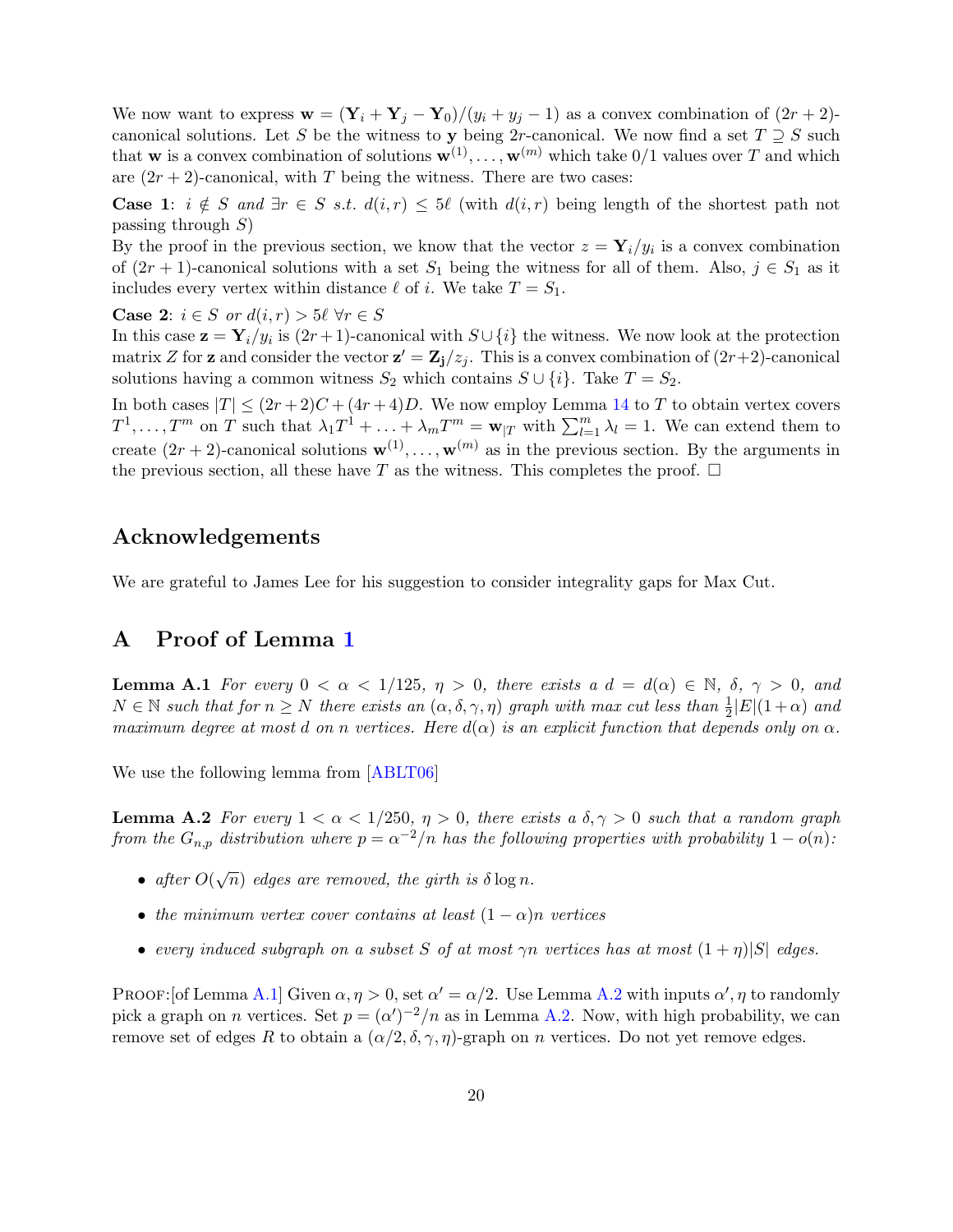Also, it is well known that w.h.p. the max-cut in a random  $G_{n,p}$  has size less than  $\frac{1}{2}|E|(1+1/2)$ √ d), where d is the average degree. The average degree of a vertex in this model is  $\lambda = pn = 4\alpha^{-2}$ . Hence the size of the max-cut is at most  $\frac{1}{2}|E|(1+\alpha/2)$ . The probability that some fixed vertex  $v_0$  has degree greater than  $2\lambda$  is less than  $\exp(-\lambda/3)$  by a Chernoff bound. So by Markov's inequality the probability that more than  $\exp(-\lambda/6)n$  vertices have degree greater than  $2\lambda$  is at most  $\exp(-\lambda/6) \leq exp(-10000)$ .

If this is the case, then first remove the edge set  $R$ . By removing edges we could only decrease the maximum degree. Then simply remove all vertices with degree more than  $2\lambda$  from the graph and any other subset to obtain a graph G' with  $n(1-exp(-d/6))$  vertices. Now, it is easy to check that G' is a  $(\alpha, \delta, \gamma, \eta)$ -graph with maximum degree at most  $d(\alpha) = 2\lambda = 8/\alpha^2$ . Removing the edges and vertices changes the max cut to  $\frac{1}{2}|E|(1 + \alpha/2 + o(1)) < \frac{1}{2}$  $\frac{1}{2}|E|(1+\alpha)$ .  $\Box$ 

## B Proofs of claims about splashes

We use the following notation for the proofs in this appendix. We denote  $Pr[i = 1|r = b]$  and  $\mathbf{Pr}[i=1, j=1 | r=b]$  by  $P_r^b(i)$  and  $P_r^b(i,j)$  respectively.  $\mathbf{Pr}[i=0 | r=b]$  and  $\mathbf{Pr}[i=0, j=1 | r=b]$ are expressed as  $1 - P_r^b(i)$  and  $P_r^b(j) - P_r^b(i,j)$  respectively. Also, in cases where  $\Pr[j = 1 | i = b]$ depends only on  $d(i, j)$ , we denote it by  $Q^b(d(i, j))$ .

Claim B.1 Consider a b-Splash around a vertex i such that all vertices upto distance  $\ell$  are labeled  $rac{1}{2} + \varepsilon$ . Then,

1. 
$$
Q^1(k) = (1/2 + \varepsilon) \left[ 1 + (-1)^k \left( \frac{1/2 - \varepsilon}{1/2 + \varepsilon} \right)^{k+1} \right]
$$
 for  $0 \le k \le \ell$   
\n $Q^0(0) = 0$  and  $Q^0(k) = Q^1(k - 1)$  for  $1 \le k \le \ell$   
\n2.  $|Q^0(\ell/2) - (1/2 + \varepsilon)| \le \varepsilon^4$   
\n3.  $\forall 0 \le k \le \ell$ ,  $Q^1(k) + Q^1(k+1) \ge 1 + 4\varepsilon^2$ 

PROOF: We prove the formula for  $Q^1(k)$  by induction. For  $k = 0$ ,

$$
(1/2 + \varepsilon) \left[ 1 + (-1)^k \left( \frac{1/2 - \varepsilon}{1/2 + \varepsilon} \right)^{k+1} \right] = (1/2 + \varepsilon) \left[ \frac{1}{1/2 + \varepsilon} \right] = 1 = Q^1(0)
$$

Assuming the correctness of the formula for  $k = n$ , we start with the recurrence

$$
Q^{1}(n+1) = (1 - Q^{1}(n)) + \left(\frac{2\varepsilon}{1/2 + \varepsilon}\right) Q^{1}(n) = 1 - \left(\frac{1/2 - \varepsilon}{1/2 + \varepsilon}\right) Q^{1}(n)
$$

since the vertex at distance n (in the same path) might not be present with probability  $1-Q^1(n)$  in which case the one at distance  $n+1$  is present with probability 1, and it is present with probability  $Q^1(n)$  in which case the one at distance  $n+1$  is included with probability  $\left(\frac{2\varepsilon}{1/2}\right)$  $\frac{2\varepsilon}{1/2+\varepsilon}$ . Therefore, we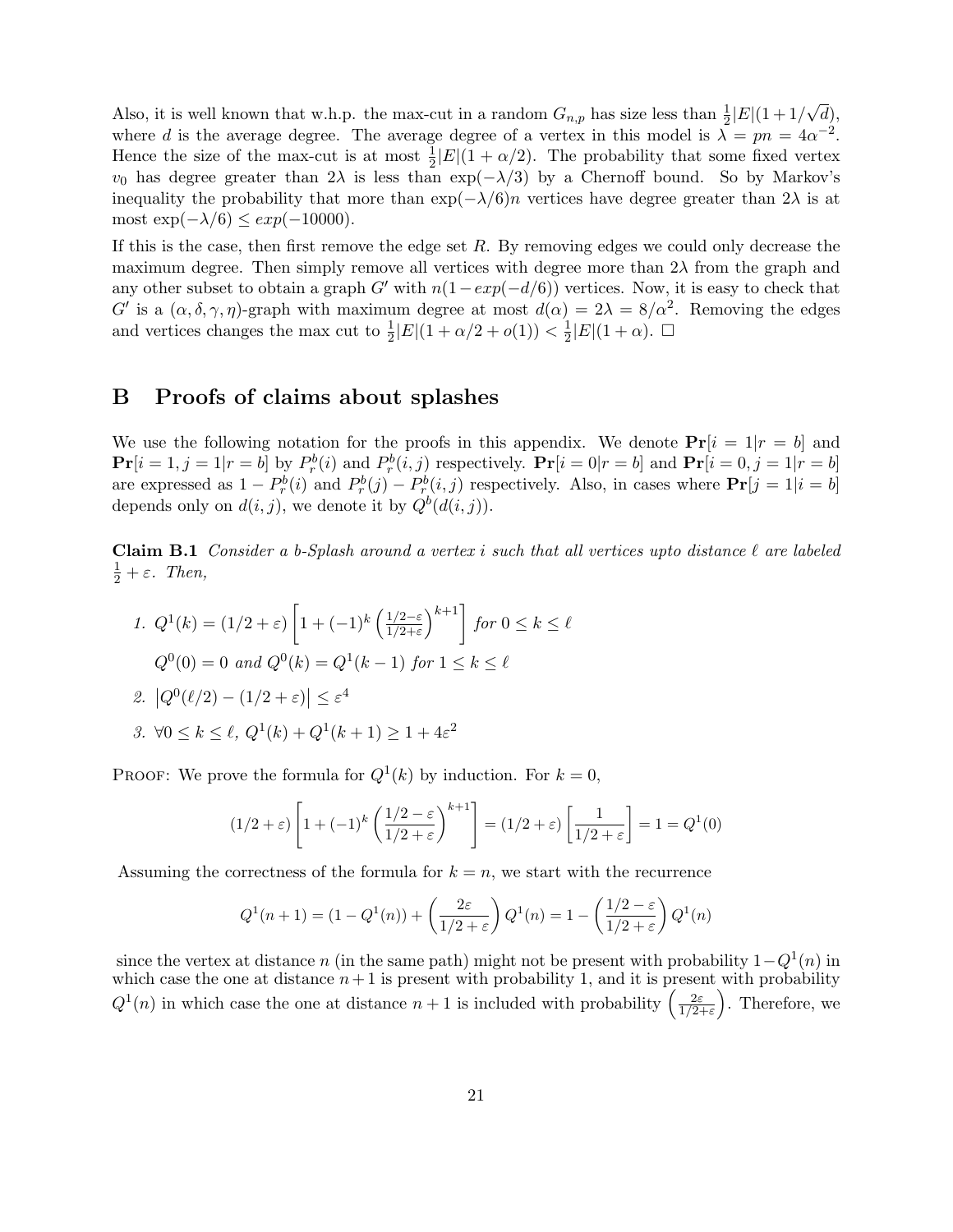have

$$
Q^{1}(n+1) = 1 - \left(\frac{1/2 - \varepsilon}{1/2 + \varepsilon}\right) (1/2 + \varepsilon) \left[1 + (-1)^{n} \left(\frac{1/2 - \varepsilon}{1/2 + \varepsilon}\right)^{n+1}\right]
$$
  
= 1 - (1/2 - \varepsilon) + (-1)^{n+1} (1/2 + \varepsilon) \left(\frac{1/2 - \varepsilon}{1/2 + \varepsilon}\right)^{n+2} = (1/2 + \varepsilon) \left[1 + (-1)^{n+1} \left(\frac{1/2 - \varepsilon}{1/2 + \varepsilon}\right)^{n+2}\right]

Also note that if i is labeled 0, then all its neighbors must be set to 1. Hence  $Q^0(0) = 0$  and  $Q^{0}(1) = 1$ . The rest of the induction works exactly as above. Note that

$$
\left|Q^{0}(\ell/2) - (1/2 + \varepsilon)\right| = (1/2 + \varepsilon) \left(\frac{1/2 - \varepsilon}{1/2 + \varepsilon}\right)^{\ell/2} < (1 - 2\varepsilon)^{\ell/2} = (1 - 2\varepsilon)^{(\frac{4}{\varepsilon}\log\frac{1}{\varepsilon})} \le \varepsilon^{4}
$$

Finally for  $0 \leq k < \ell$ ,

$$
Q^{1}(k) + Q^{1}(k+1) = (1/2 + \varepsilon) \left[ 2 + (-1)^{k} \left( \frac{1/2 - \varepsilon}{1/2 + \varepsilon} \right)^{k+1} \left( 1 - \frac{1/2 - \varepsilon}{1/2 + \varepsilon} \right) \right]
$$
  
=  $(1/2 + \varepsilon) \left[ 2 + (-1)^{k} \left( \frac{1/2 - \varepsilon}{1/2 + \varepsilon} \right)^{k+1} \left( \frac{2\varepsilon}{1/2 + \varepsilon} \right) \right]$   
 $\ge (1/2 + \varepsilon) \left[ 2 - \left( \frac{2\varepsilon}{1/2 + \varepsilon} \right) \left( \frac{1/2 - \varepsilon}{1/2 + \varepsilon} \right)^{2} \right] = 1 + 2\varepsilon - 2\varepsilon \left( \frac{1/2 - \varepsilon}{1/2 + \varepsilon} \right)^{2} \ge 1 + 4\varepsilon^{2}$ 

The claim for  $k = \ell$  follows from part 2 and the fact that  $Q^1(d) = 1/2 + \varepsilon$  for  $d > \ell$ .

**Claim B.2** If we pick a 0-Splash with probability  $1/2 - \varepsilon$  and a 1-Splash with probability  $1/2 + \varepsilon$ , then all vertices have probability  $1/2 + \varepsilon$ . Furthermore, vertices at distance  $\ell + 1$  or more from i have weight  $1/2 + \varepsilon$  in the 0-Splash as well as 1-Splash around i.

PROOF: We prove it by induction on the length of the path from i to j. Let  $P_i(j) = (1/2 - j)$  $\varepsilon$ ) $P_i^0(j) + (1/2 + \varepsilon)P_i^1(j)$ . The base case, when the path is of length 0 is clear. If the path between i and j is  $i = v_0, v_1, \ldots, v_{m-1}, v_m = j$ , then there are two cases. In the first case  $v_{m-1}$  and  $v_m$  are both within distance  $\ell$  of i. Then

$$
P_i(j) = 1 - (1 - \frac{2\varepsilon}{1/2 + \varepsilon}) P_i(v_{m-1})
$$

because  $v_m$  is only excluded with probability  $\frac{2\varepsilon}{1/2+\varepsilon}$  when  $v_{m-1}$  is present and this event is independent of whether or not each vertex  $i = v_0, v_1, \ldots, v_{m-1}$  is included in the cover. By induction,  $P_i(v_{m-1}) = 1/2 + \varepsilon$ , and so  $1 - (1 - \frac{2\varepsilon}{1/2})$  $\frac{2\varepsilon}{1/2+\varepsilon}$ ) $P_i(v_{m-1}) = 1/2 + \varepsilon$ .

In the second case  $v_{m-1}$  is at distance  $\ell$ . However,

$$
P_i^b(j) = 1 - (1 - \frac{P_i^b(v_{m-1}) - (1/2 - \varepsilon)}{P_i^b(v_{m-1})} P_i^b(v_{m-1}) = 1/2 + \varepsilon
$$

because the probability  $v_{m-1}$  is included in a b-Splash is  $P_i^b(v_{m-1})$  and the probability of including  $v_m$  when  $v_{m-1}$  is present is  $\frac{P_i^b(v_{m-1})-(1/2-\varepsilon)}{P_b^b(v_{m-1})}$  $\frac{m-1)-(1/2-\varepsilon)}{P_i^b(v_{m-1})}$ . □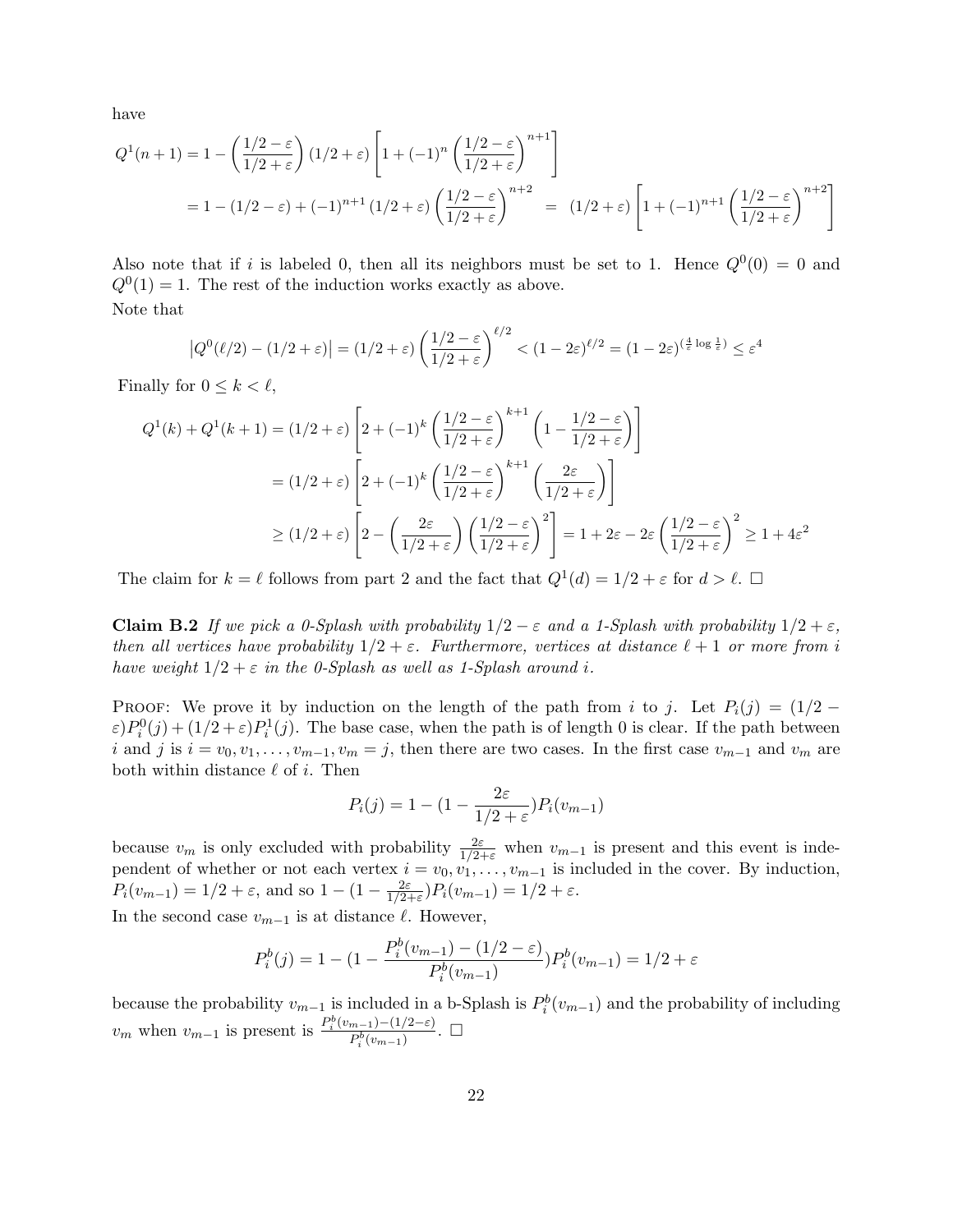**Claim B.3** Let  $i = v_0, v_1, \ldots, v_{m-1}, v_m = j$  be the path to j,  $m \leq \ell$ , and let u be the vertex on this path which is closest to r. Then

1. 
$$
P_r^b(i, j) = P_r^b(u) \cdot P_u^1(i) P_u^1(j) + [1 - P_r^b(u)] \cdot P_u^0(i) P_u^0(j)
$$
  
2. If  $P_r^b(u) = 1/2 + \varepsilon$ , then  $P_r^b(i, j) = (1/2 + \varepsilon) P_i^1(j)$ 

PROOF:

1. Let E be the event that both i and j are in a vertex cover and  $r = b$ . Then  $P_r^b(i,j) =$  $Pr[E | r = b]$ . We can also condition on whether u is in the vertex cover.

$$
P_r^b(i,j) = \Pr[u \in VC \mid r = b] \cdot \Pr[E \mid r = b \text{ and } u \in VC] + \Pr[u \notin VC \mid r = b] \cdot \Pr[E \mid r = b \text{ and } u \notin VC]
$$

But Pr[E |  $r = b$  and  $u \in VC$ ] = Pr[E |  $u \in VC$ ]. Because given that u is in or out of the vertex cover, we can determine if i and j are in the vertex cover by following the edges from u to each of them. But this information is independent of whether  $r$  is in the vertex cover. For the same reason  $Pr[E | r = b \text{ and } u \in VC] = Pr[E | u \in VC]$ . Therefore

$$
P_r^b(i,j) = P_r^b(u) \cdot P_u^1(i) P_u^1(j) + [1 - P_r^b(u)] \dot{P}_u^0(i) P_u^0(j)
$$

as claimed.

2. The probability that i and j are in a vertex cover (assume r is not yet fixed) is just  $(1/2 +$  $\varepsilon$ ) $P_i^1(j)$ . Now, we can just condition on l, and rewrite this as

$$
\Pr[u \in VC] \cdot P_u^1(i,j) + \Pr[u \notin VC] \cdot P_u^0(i,j)
$$

We can also not condition on  $r = b$  because once l is fixed, that does not affect anything, and in addition,  $Pr[u \in VC] = 1/2 + \varepsilon = P_r^b(u)$ . So this becomes

 $P_r^b(u) \cdot P_u^1(i,j) + [1 - P_r^b(u)] \cdot P_u^0(i,j)$ 

Finally, if we note that  $P_u^b(i, j) = P_u^b(i) P_u^b(j)$ , we see that we get

$$
P_r^b(l) \cdot P_u^1(i)P_u^1(j) + [1 - P_r^b(u)] \cdot P_u^0(i)P_u^0(j)
$$

which by 1) is simply  $P_r^b(i, j)$  as claimed.

 $\Box$ 

**Claim B.4** Let i be a vertex and  $(j,k)$  be an edge in a b-Splash around r. Then if j and k are not already fixed

$$
P_r^b(i,j) + P_r^b(i,k) \ge P_r^b(i)(1+4\varepsilon^3)
$$

and

$$
[P_r^b(j) - P_r^b(i,j)] + [P_r^b(k) - P_r^b(i,k)] \ge (1 - P_r^b(i))(1 + 4\varepsilon^3)
$$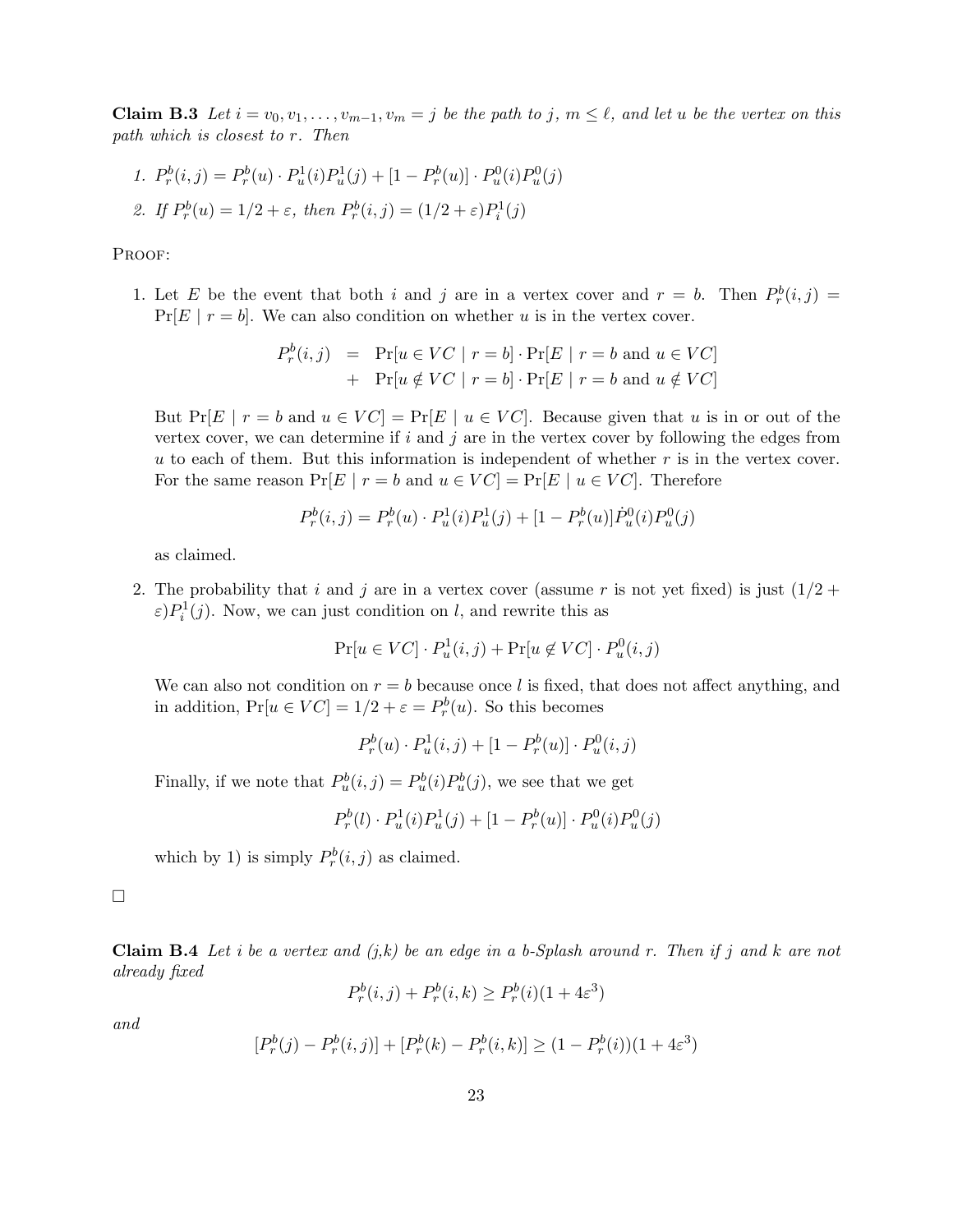PROOF: We consider separately the cases when  $(j, k)$  lies on or outside the path between r and i.

Case 1:  $(j, k)$  lies outside the path connecting r and i

Without loss of generality, let j be the vertex closer to the path from  $r$  to  $i$ . Let  $u$  be the vertex in the path closest to  $j$ . Then by Claim [B.3](#page-5-2)

$$
P_r^b(i,j) = P_r^b(u) \cdot P_u^1(i) P_u^1(j) + [1 - P_r^b(u)] \cdot P_u^0(i) P_u^0(j)
$$
  

$$
P_r^b(i,k) = P_r^b(u) \cdot P_u^1(i) P_u^1(k) + [1 - P_r^b(u)] \cdot P_u^0(i) P_u^0(k)
$$

Therefore,

$$
P_r^b(i,j) + P_r^b(i,k) = P_r^b(u)P_l^1(i) \cdot [P_u^1(j) + P_u^1(k)] + [1 - P_r^b(u)]P_u^0(i) \cdot [P_u^0(j) + P_u^0(k)]
$$

Also by Claim [B.1](#page-4-1) we know that  $P_u^b(j) + P_u^b(k) \geq 1 + 4\varepsilon^2$ , if j and k are not already fixed, which gives

$$
P_r^b(i,j) + P_r^b(i,k) \ge \left[ P_r^b(u) P_u^1(i) + [1 - P_r^b(u)] P_u^0(i) \right] (1 + 4\varepsilon^2) = P_r^b(u) (1 + 4\varepsilon^2)
$$

Case 2:  $(j, k)$  lies on the path connecting r and i Let j be the vertex closer to r. Also, let  $\alpha = P_r^b(j)$  and  $\beta = P_j^1(i)$ . Then,

$$
P_r^b(i,j) = P_r^b(j)P_j^1(i) = \alpha \beta
$$
  
\n
$$
P_r^b(i,k) = P_r^b(k)P_k^1(i) = \left[1 - \alpha + \frac{2\varepsilon}{1/2 + \varepsilon}\alpha\right] \left[(1 - \beta)\frac{1/2 + \varepsilon}{1/2 - \varepsilon}\right]
$$
  
\n
$$
= (1 - \alpha)(1 - \beta)\left(\frac{1/2 + \varepsilon}{1/2 - \varepsilon}\right) + \alpha(1 - \beta)\left(\frac{2\varepsilon}{1/2 - \varepsilon}\right)
$$

where the second equation follows from the recurrence  $Q^1(n+1) = (1 - Q^1(n)) + \left(\frac{2\varepsilon}{1/2}\right)$  $\frac{2\varepsilon}{1/2+\varepsilon}\Big)\,Q^1(n)$ used in Claim [B.1.](#page-4-1) Also,

$$
P_r^b(i) = P_r^b(j)P_j^1(i) + (1 - P_r^b(j))P_j^0(i) = P_r^b(j)P_j^1(i) + (1 - P_r^b(j))P_k^1(i)
$$
  
=  $\alpha\beta + (1 - \alpha)(1 - \beta)\left(\frac{1/2 + \varepsilon}{1/2 - \varepsilon}\right)$ 

This gives

$$
\frac{P_r^b(i,j) + P_r^b(i,j)}{P_r^b(i)} = 1 + \frac{\alpha(1-\beta)\left(\frac{2\varepsilon}{1/2-\varepsilon}\right)}{\alpha\beta + (1-\alpha)(1-\beta)\left(\frac{1/2+\varepsilon}{1/2-\varepsilon}\right)} \ge 1 + 4\varepsilon^3
$$

since  $\alpha$ ,  $(1 - \beta) > 2\varepsilon$  (all probabilities in a splash are at least  $2\varepsilon$ , unless one is 0 and the other is 1, but then both are fixed).

The proof of the second statement follows similarly.  $\square$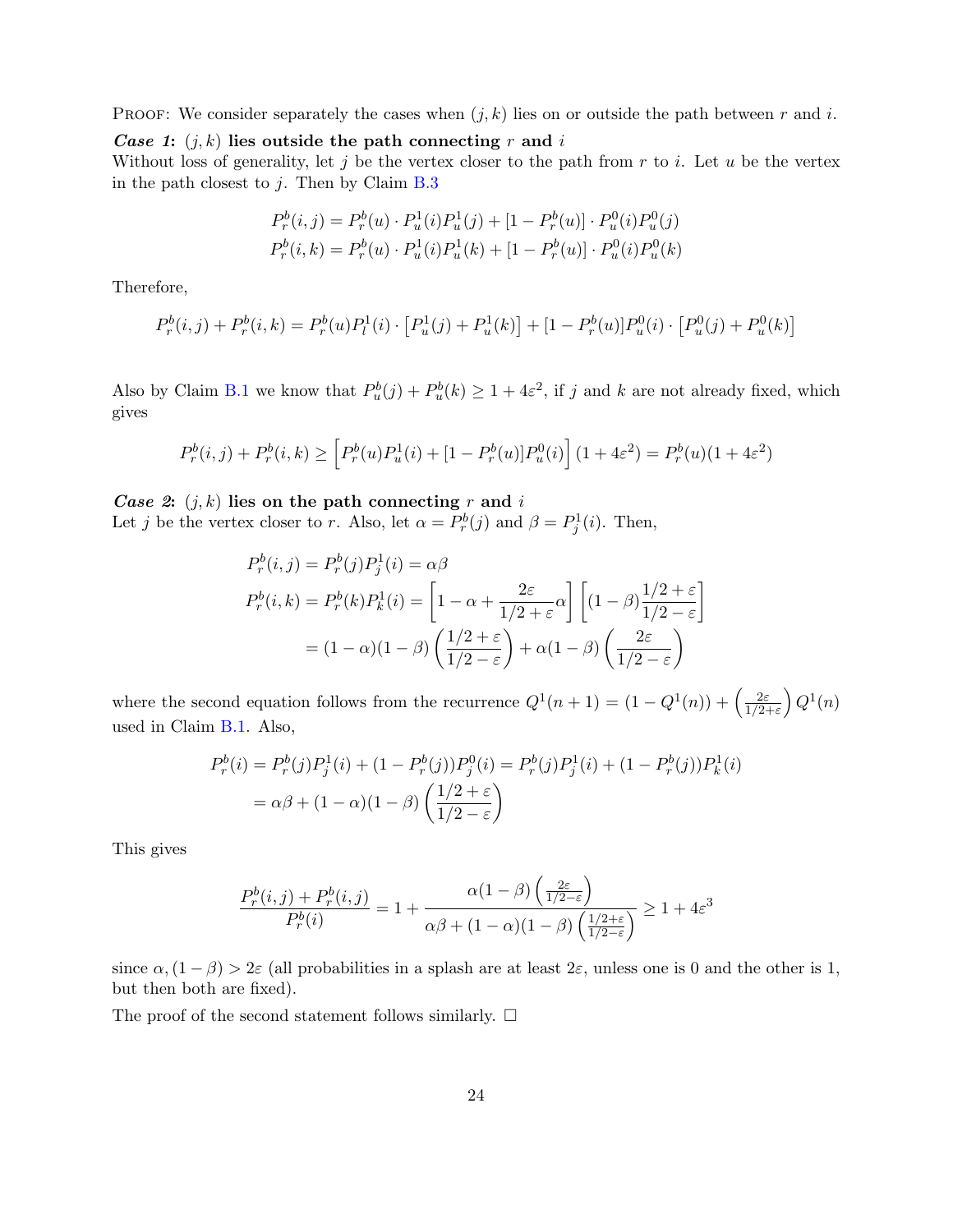**Claim B.5** Let i and j be two vertices in a b-Splash around r, such that  $d(i, j) \geq \ell$ . Then

$$
\left| P_r^b(i,j) - P_r^b(i) P_r^b(j) \right| \le 2\varepsilon^4
$$

and

$$
\left| [P_r^b(j) - P_r^b(i,j)] - (1 - P_r^b(i))P_r^b(j) \right| \le 2\varepsilon^4
$$

**PROOF:** Let u be the vertex closest to r on the path from i to j. Without loss of generality, assume that  $d(i, u) \geq \ell/2$ . Then

$$
\begin{aligned}\n\left| P_r^b(i,j) - P_r^b(i)P_r^b(j) \right| &= \left| P_r^b(u) \cdot P_u^1(i)P_u^1(j) + [1 - P_r^b(u)] \cdot P_u^0(i)P_u^0(j) - P_r^b(i)P_r^b(j) \right| \\
&\leq \left| (1/2 + \varepsilon) \left[ P_r^b(u) \cdot P_u^1(j) + [1 - P_r^b(u)] \cdot P_u^0(j) \right] - P_r^b(i)P_r^b(j) \right| + \varepsilon^4 \\
&= \left| (1/2 + \varepsilon) P_r^b(j) - P_r^b(i)P_r^b(j) \right| + \varepsilon^4 \leq 2\varepsilon^4\n\end{aligned}
$$

where the two inequalities follow from the fact that  $|P_r^b(i) - (1/2 + \varepsilon)| \leq \varepsilon^4$  if  $d(i, r) \geq \ell/2$  as proved in Claim [B.1.](#page-4-1)

The second statement can be proven in a similar fashion.  $\Box$ 

# References

- <span id="page-24-4"></span>[AAT05] Michael Alekhnovich, Sanjeev Arora, and Iannis Tourlakis. Towards strong nonapproximability results in the Lovasz-Schrijver hierarchy. In Proceedings of the 37th ACM Symposium on Theory of Computing, pages 294–303, 2005. [4](#page-3-0)
- <span id="page-24-1"></span>[ABLT06] Sanjeev Arora, Béla Bollobás, László Lovász, and Iannis Tourlakis. Proving integrality gaps without knowing the linear program. Theory of Computing, 2(2):19–51, 2006. [2,](#page-1-1) [3,](#page-2-1) [6,](#page-5-3) [7,](#page-6-0) [11,](#page-10-2) [20](#page-19-0)
- <span id="page-24-3"></span>[BOGH+03] Josh Buresh-Oppenheim, Nicola Galesi, Shlomo Hoory, Avner Magen, and Toniann Pitassi. Rank bounds and integrality gaps for cutting planes procedures. In Proceedings of the 44th IEEE Symposium on Foundations of Computer Science, pages 318–327, 2003. [4](#page-3-0)
- <span id="page-24-5"></span>[Cha02] Moses Charikar. On semidefinite programming relaxations for graph coloring and vertex cover. In Proceedings of the 13th ACM-SIAM Symposium on Discrete Algorithms, pages 616–620, 2002. [4](#page-3-0)
- <span id="page-24-0"></span>[DS05] Irit Dinur and Shmuel Safra. On the hardness of approximating minimum vertexcover. Annals of Mathematics, 162(1):439–486, 2005. [2](#page-1-1)
- <span id="page-24-2"></span>[FdlVKM07] Wenceslas Fernandez de la Vega and Claire Kenyon-Mathieu. Linear programming relaxations of Maxcut. 2007. [2,](#page-1-1) [7](#page-6-0)